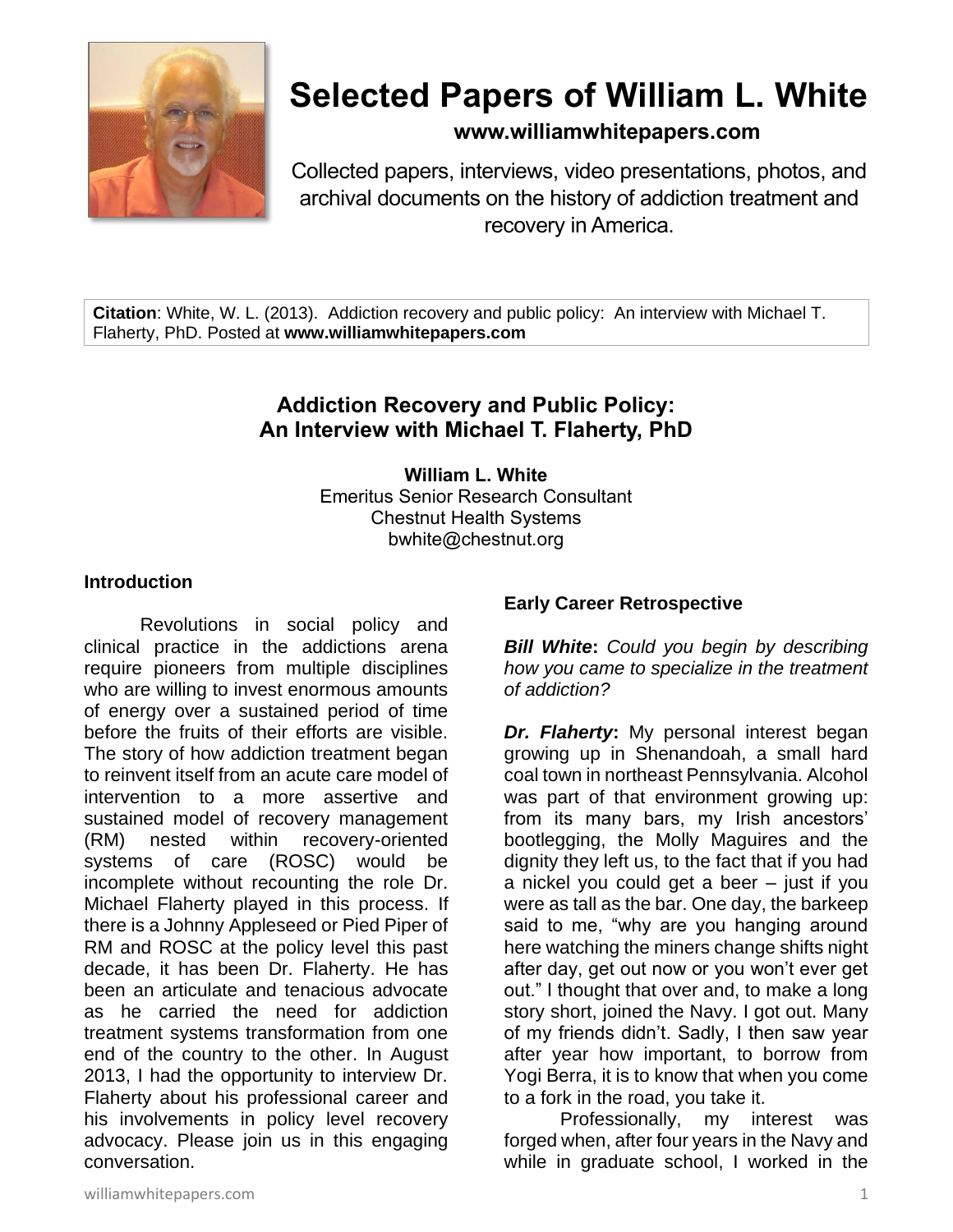local penitentiary as a therapist. Nearly everyone I saw, to my naïve disbelief, was there for either alcohol- or drug-related crimes. I was overwhelmed that there was so little acknowledgement of that! To boot, in various ways, it continued in the prison as men used bread to filter the alcohol from aftershave lotion or vanilla extract and then fought over the bitter liquid they obtained. I was amazed by the power of the drug and in disbelief over our denial to recognize the consequences of it for our society, at least for those incarcerated and their families.

After working at the prison, I went to the St. Francis Medical Center in Pittsburgh. St. Francis was steeped in the early history of treating alcoholism. Some say that the first medical diagnosis of alcoholism as an illness was made at St. Francis in 1945 by William Brown, MD. It was a great place run by wonderful and compassionate Sisters. I was the director of "drug treatment" programs in the community while the alcoholics could go to the hospital for their care.

There, I worked with those addicted to opioids and was again amazed by the power of addiction. Something from my ancestry made me rebel at the loss of one's freedom to a drug or an obsession to get high. One day, a small pregnant woman who was on methadone but still using heroin came in and after extensive clinical appeals, I very wrongly hollered at her! What did she think? She became very silent, cried, and looked at me and said, "I can't say no. I don't have an addiction. It has me." I never forgot that. Shortly after, I watched with amazement as her newborn came through controlled withdrawal in the NICU we established. That child came in to life through detox. I asked what did the drugs do to the baby through its development in utero and for its future? Once detoxed, I watched it seek its mother and thrive to suck and be alive. More than the addiction, I was forever impressed by the innate power of recovery both for the newborn and the mother. Thankfully, I developed a close and guiding relationship with two generous mentors in Philadelphia, Drs. Loretta Finnigan and Karol Kaltenbach, who shed so much understanding and guidance then and over the years.

Later, I became the head of St. Francis's Institute for Psychiatric and Addictive Disorders. It was a wonderful opportunity and challenge. At that time, St. Francis was the largest treatment center in Pennsylvania for Psychiatric and Addictive illnesses. We had 13 community programs, 4 specialized behavioral ERs, a complete psychiatric and substance use hospital and rehab with 600 acute and sub-acute beds, heck we even had therapists who could use sign language in the practices. We surrounded ourselves with great staff, many in recovery, and AA, NA, Al-Anon, etc. One day, I did some internal research and learned that 86% of all patients in "Psych" had co-occurring disorders; even more alarming, 42% of the patients in the separate medical hospital had illnesses that originated in some form of substance use. That was evidence of major societal denial, and I was hooked into a lifelong career trying to lessen that denial whether in an individual or a health policy. I also personally came to own the values of those in recovery—the need for acceptance and to be humble and give back what you gain if you ever expect to own it. The 12 Steps and the wisdom for life gained in the rooms.

*Bill White***:** *I see you serving in so many roles – clinician, administrator, policy advocate, educator, research scientist, a cheerleader of clinical innovation. How do you primarily see yourself?*

*Dr. Flaherty***:** Primarily, I am a clinician or, in today's jargon, a provider. Throughout my professional life, I always saw patients or their families. It was my daily proving ground and my grounding. Even as a hospital administrator, author, or adviser to government, I speak from clinical practice, knowledge, and experience. Sometimes in a delusional moment I say to myself, "you know what works. Now prove it." I keep trying to do that at whatever level of the discussion I am afforded the opportunity to be at. At first it was hard. There were failures and over identifications with the person. Ironically, my early teachers told me addiction treatment was a simple cookbook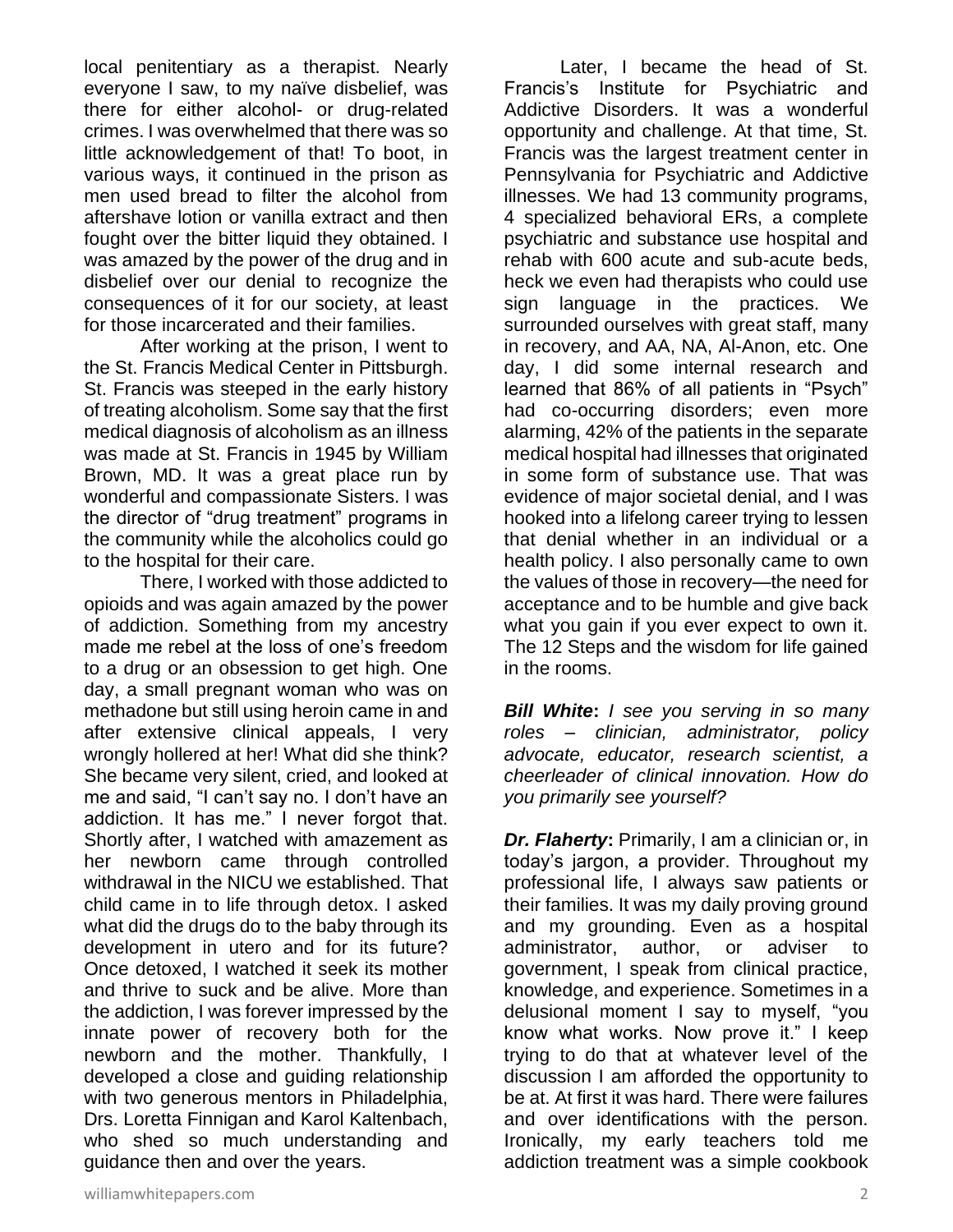and my valued clinical training would be squandered by focusing on people who were addicted. That was 40 years ago and I still am learning about addiction – and recovery – everyday. Guess I was a slow learner. There were also and continue to be many, many successes. My graduate training at Duquesne University played a critical role in teaching me the value of qualitative understanding and the uniqueness of each person in treatment. I've always tried to bring best practice to the unique in my work. That way I learned too.

# **Founding IRETA**

#### *Bill White***:** *What led to your founding of IRETA?*

*Dr. Flaherty***:** Frustration. While at St. Francis, we had a wonderful mission to provide the best care to all regardless of means. The Sisters were very clear about that. But we were in a "perfect storm" because of it. We had third party payers, non-insured, underinsured and insured but managed, as well as a huge Medicaid and Medicare population to serve. Truth be told, the uninsured and managed were the populations we lost the most sleep over. The numbers of uninsured were growing and outpatient and government-funded services were at their limit. And, in those days, the managed care population would often conflict with what we knew the patient needed. These both translated into clinical and financial challenges that frustrated everyone.

There were also the issues of best science and practice not being funded or obstructed by antiquated regulations or guidelines and their subsequent audits and forced retrospective compliance. It would take on average 10 years for a new, effective innovation to get into the actual daily treatment plan that could be funded. Daily we faced the problem of providing best practice to meet the presented need. Increasingly to do that, we were unreimbursed or only minimally reimbursed for cost. There was also what I refer to as the "lie" of managed care, i.e., that volume will replace lower reimbursement. That never

happened. We had the volume all right but we lost our shirts learning the truth.

So a huge frustration in how fragmented, siloed, under-funded, and under-prioritized behavioral care was coupled with society's denial of the mammoth role mental health and substance use play in health care, coupled with inadequate and antiquated policies and standards, coupled with changes in health care delivery (managed care, diminishing commercial care) and growing numbers of patients and families, particularly in the addictions, led to the frustration that began the Institute for Research, Education and Training in the Addictions (IRETA). No one can serve a Mission forever without a margin. Oh yes, we were also frustrated by having to start over explaining the illness and its societal costs after every major election. Everyone campaigned on "locking them up," and we spent the next two years showing that newly elected official that this didn't make financial or clinical sense. We would ask ourselves, why can't we politically and socially evolve?

IRETA was designed to be separate from St. Francis as a 501(c)3 that would seek, in a totally apolitical and nonjudgmental manner, to align policy, practice (prevention, intervention, and treatment), research, education, and training in the addictions for recovery. By addictions, we also included co-occurring disorders. This focus naturally led us into nearly every aspect of care including policy, funding, managed care and medical necessity, insurance and benefits, cost and costoffsets, specialized care for distinct populations (veterans, sexual minorities, ethnic and cultural groups, etc.). Also, by being independent, we weren't aligned with any one university or large agency and therefore could work equally with any expert or all experts to get the best solutions to the issue presented us. And that is just we did. Our then Pennsylvania state drug and alcohol director, Gene Boyle, joined with myself and St. Francis' Scientific Director, Dr. Jan Pringle, to get it going. We gathered leaders from across Pennsylvania as our advisors, and IRETA received initial grants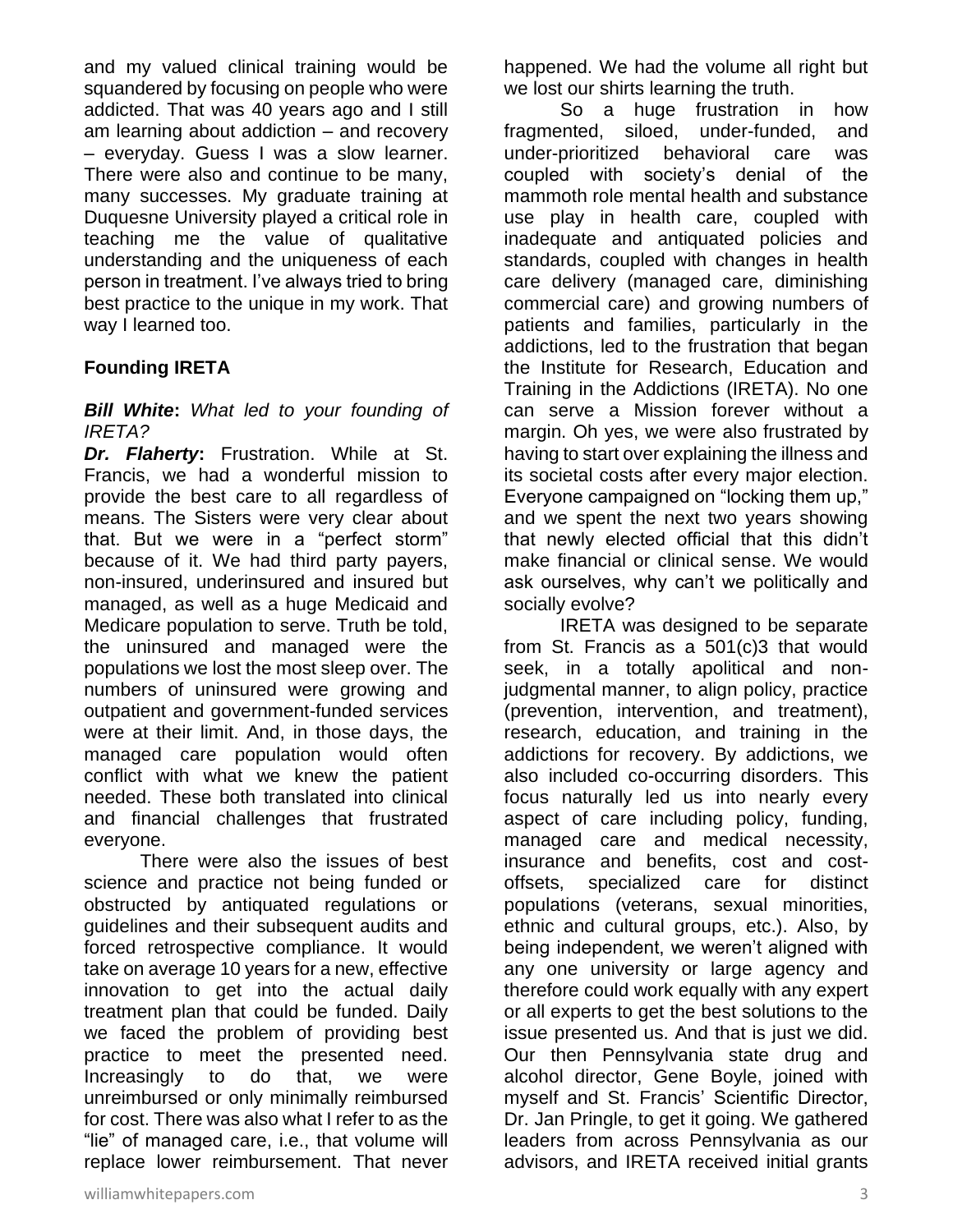from two private foundations, the Scaife Family Foundation and the Jewish Healthcare Foundation, to start. Later, the state seeing the value of IRETA for its policies and the skills of its providers, offered a state grant. Our first Director was Dr. Barbara Bazron, who was top-notch as an educator and trainer. That was in 1999. The rest is history.

*Bill White***:** *What has it been like to work within the Center for Substance Abuse Treatment's Addiction Technology Transfer Center (ATTC) network?*

*Dr. Flaherty***:** That has been a highlight of my career. They are a skilled, diverse, smart, talented, and totally dedicated group of professionals. The whole concept of regional ATTCs that also comprise a "national network" is sheer genius on the part of the Substance Abuse and Mental Health Services Administration (SAMHSA) and its Center for Substance Abuse Treatment (CSAT). Whether you're seeking to address the skills and needs of the addiction treatment workforce for training or building the science of technology transfer and knowledge adoption, they are the "go to" professionals whether locally, regionally, or nationally. They bring the tire to where it hits the road and make sure it can reach performance. They write curricula and seminal monographs, design implementation of science for practice, and support a workforce with a breadth of expertise and nationally diverse leadership that no single university or agency could. As a national network, they have the capacity to get important information to all of the country and its providers literally in minutes. You want the expert on pregnancy and addiction? They can get her on the phone or in a webinar that day. It's an awesome experience to work with them. In a field so often defined narrowly by each Guild and historical stigma, you have an illness needing to be addressed politically, socially, scientifically, economically, experientially, and medically at the same time. They're the folks who can do that. They're great. They deserve a national tip of the hat for what they do.

*Bill White***:** *What do you see as the untapped future potential of the ATTC network?*

*Dr. Flaherty***:** The ATTC Network and the ATTCs themselves are the gem of SAMHSA/CSAT in my mind. They keep evolving to the challenge, which is what makes them so vibrant and continually valuable. As the Principal Investigator for the Northeast ATTC, I saw our first customer to be our states and the providers even though we were in a collaborative partnership with SAMHSA/CSAT. We helped our states address their needs, and that was "gold" to them. The ATTCs are a true national, state, and local partnership united by a common purpose – improving care and service. Beyond individual ATTC responsibilities, as a Network, they also have specific national projects. Blending NIDA best practices was one such national project. Our particular Center specialized in building recoveryfocused care, in workforce development and the development of clinical practices with SBIRT and Veterans services. Today, specific ATTCs are dedicated to overarching priorities such as the special needs of Native Americans, Hispanic, and LGBT populations and technologies such as SBIRT. When all the ATTCs gather as a network, you have best science and most of the SAMHSA Strategic Priorities covered quite well by experts in those issues and in technology transfer methodologies and geographic and cultural diversity. To me, they are 24/7 communicators of best science and practice for anyone addressing substance use and the addictions. Prevention too has its CAPTs, which are similar to the ATTCs. The MH community must envy all this, and that is another potential to be expanded and realized. In this global age of technology transfer, they also have an international potential that is yet to be discovered.

The ATTCs are not topic, agency, or university constrained. They are illness and expert focused and that allows them, with their collaborative partner SAMHSA/CSAT,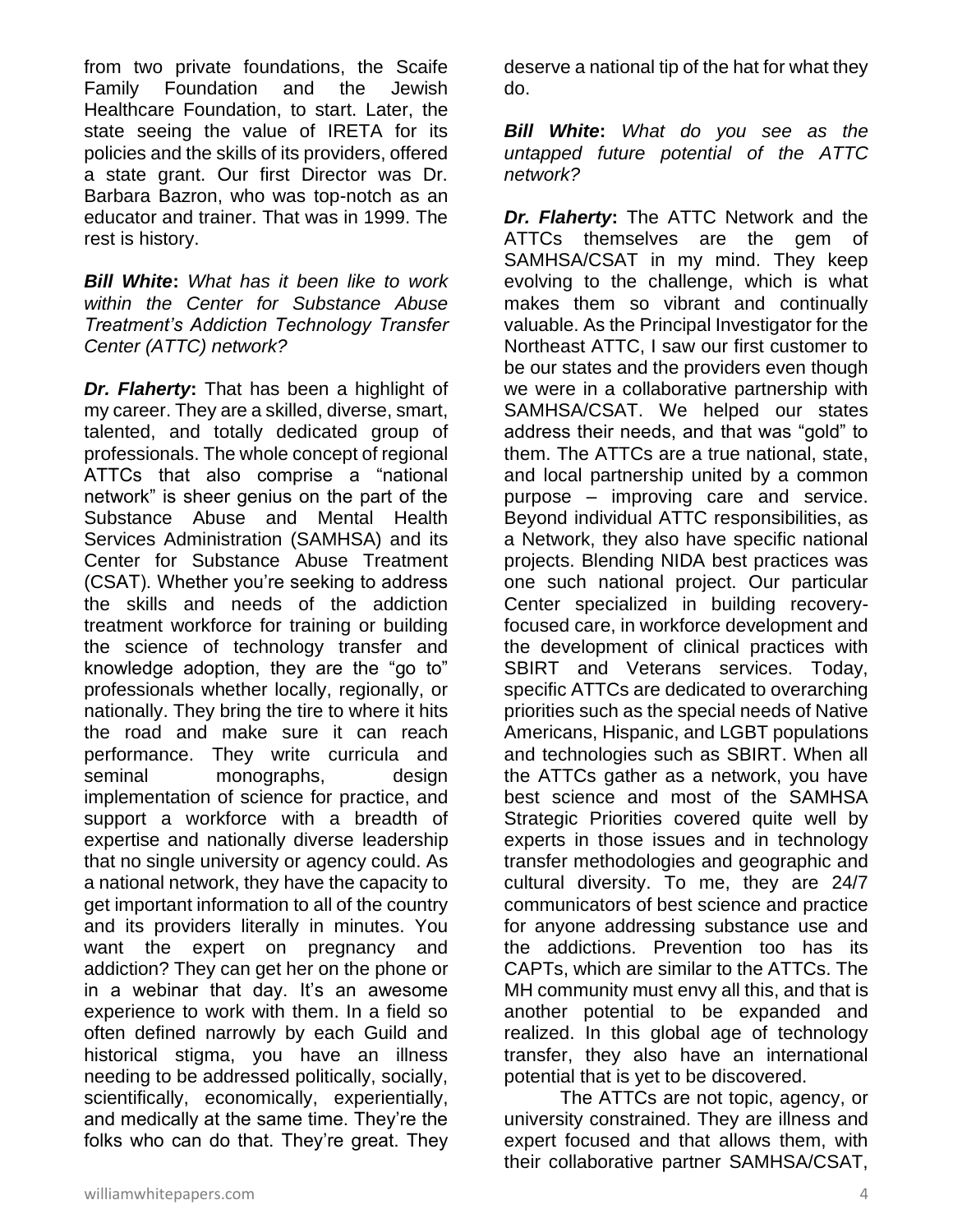to educate all. Therein lies their greatest challenge, i.e., they are enormously underresourced. Still, they pull off miracles daily on budgets that often quickly reach their limit. Their true potential is still untapped for the addiction professionals *and* for our mental health colleagues in all related disciplines. They could build, unify, and integrate a workforce offering inexpensive continuing education for all disciplines. They could educate consumers and add an empowering recovery focus for all care. They could understand a nation's vision and help implement it. They could help states where the states need help most. They could reach special populations. They are an engine for the unifying purpose of what we do and its implementation. They could lead the way in new technologies, better business and practice methods, training in electronic records, integrating care, community involvement. You name it. Just be sure you put the resources to get it done right and they will do just that. Their potential is unlimited. They are game builders and game changers.

#### **ATTCs and Workforce Development**

*Bill White***:** *Through your work with the ATTC network, you have been very concerned about workforce development within the addictions field. How would you describe the current state of the addiction treatment workforce?*

*Dr. Flaherty***:** Wow, what did the poet Coleridge say, "Water, water everywhere but not a drop to drink." The addictions workforce is, like most of the behavioral health workforce, in need of major prioritization, resuscitation, and redefinition. If we honestly addressed the true cost of addiction to our society, we could dramatically reduce our national debt. I often ask myself why not build jobs there – put people to work there. In the words of ONDCP, eliminate demand. We're missing the message. Sure there will be added healthcare costs but significantly below the level of savings and increased productivity. Our wars are tied to drugs; immigration is also. This is perhaps our greatest "denial"

today. Our jails are 60-80% drug users as are our courts and children and family services. Local jails are now at capacity serving as revolving doors for public safety. We live in "denial" with a capital "D."

That said, the disciplines should then better collaborate to treat an "illness" first and build their skills and competencies from there. Doing it in reverse builds silos and creates unnecessary polarities and professional aloofness. Let the "illness" and its "recovery" build and unify all practice and workers as a unified team. We need a workforce for the full continuum of care – prevention, intervention, treatment, and recovery – that includes all disciplines working together for the individual, family, and community. My own estimates are that with only 10%-15% of those needing care today in treatment and with the implementation of the ACA reform and expanded insurance coverage found therein that we will need about another 100,000 SU workers by the end of 2014 if we truly face the problem. That is more than twice what we have today! We need everyone involved today plus 100,000 more from all disciplines. There will be no shortage of work – only workers.

People have to stop being defensive and get honest to solve the problem. Roles need clarification, especially for the new peer roles and workers, but that will come with their further inclusion. Professional addiction counselors should not be threatened by this expansion. They too should grow into a full specialized profession, defined by the illness and its recovery, with terminal doctoral degrees and educational specialization and programs for all levels of preparation and practice along the treatment continuum. Peer supports are perhaps our greatest new resource to address the experiential supports and relationships needed to attain and sustain recovery of this chronic illness. By being honest with the facts and facing the issue in a truly collaborative workforce, we will all grow and have the best opportunity possible to succeed in building a healthier society. Two small examples of this growth would be for all disciplines to offer the full scope of CE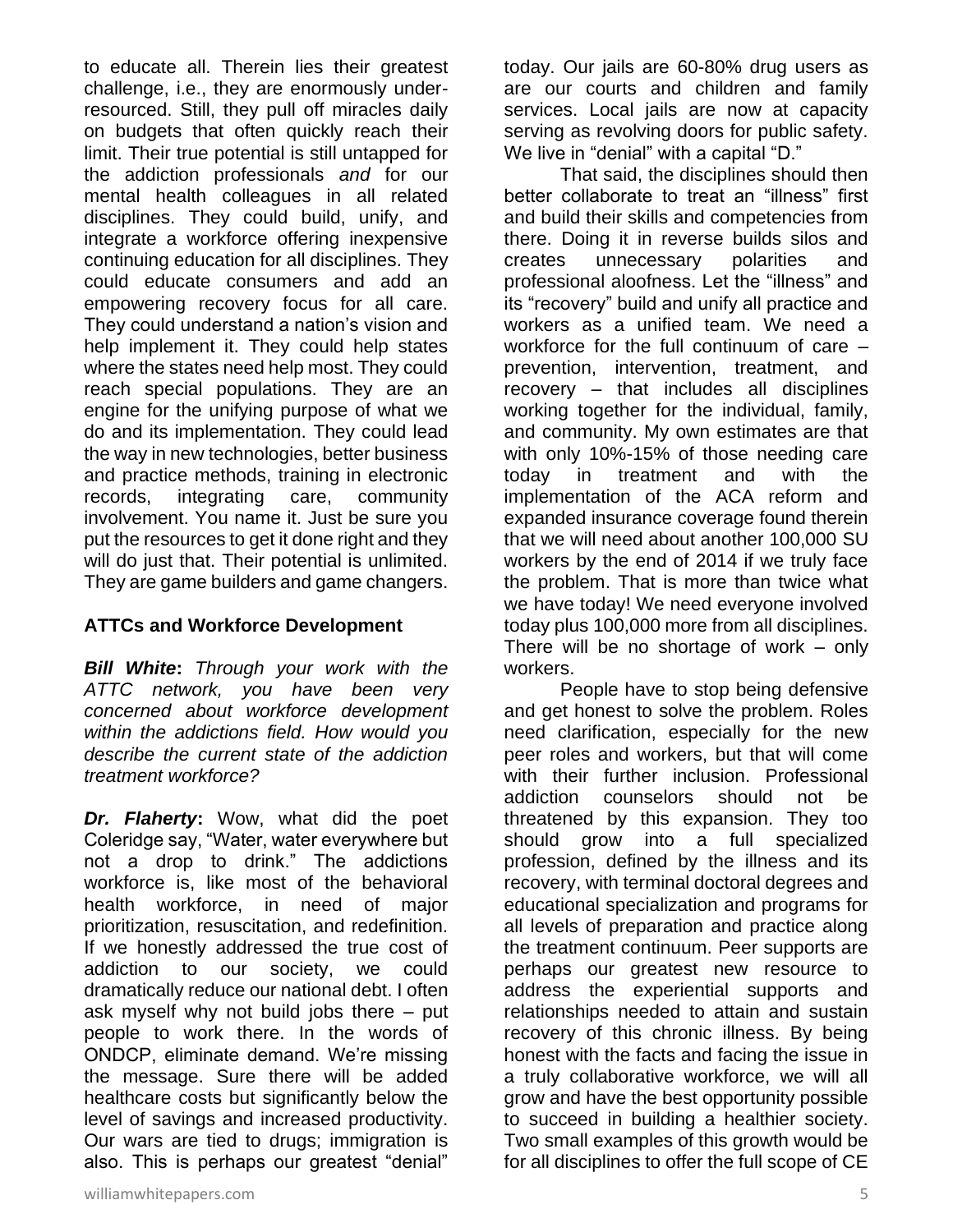credit for all workers at major conferences – this is no small change with potential real dialogue and impact over time. Also for all workers to recognize that nothing is more culturally sensitive than to focus on attaining the health, wellness, and recovery of each individual, nothing. That is our purpose. **RM & ROSC** 

*Bill White***:** *You have been one of the driving forces behind the national and international promotion of recovery management (RM) and recovery-oriented systems of care (ROSC). Describe how this role emerged.*

*Dr. Flaherty***:** My own clinical practice, years at St. Francis, and involvement with the ATTCs were the cornerstones of that emergence. Each day in my practice, I learned what worked and for whom and what didn't. When the Institute of Medicine report came out in 2001 on "*Crossing the Quality Chasm* – *A New Health System for the 21st Century*," it left out the addictions as a top 20 illness to be addressed. America's most costly and preventable illness wasn't mentioned! I began to see that the clinical denial, minimization, rationalization, and projection observed daily in each actively addicted person was similarly present in our society. Moreover, major efforts were beginning to reign in healthcare costs. Managed care and new terms such as "medical necessity" were being bantered about to pay for the care. This implied that once a person was medically stabilized or physically safe, the treatment, or at least the payment for it, was done. We fought daily with payers to understand that with the illness of addiction, physical stability wasn't wellness or cure. And without the added tools of cognitive function, continuing care, and recovery support, another acute care episode was a short-term predictability. Balancing their budgets came into conflict with getting their "covered" patient well.

From St. Francis, we opened IRETA to gather all involved and discuss the true nature of the problem and its solution. We convinced those who weren't already so that getting the person well was the least expensive cost over time. The good payers

stayed at the table while the carpetbaggers silently left the room. This led to similar round table discussions with all stakeholders at state and later national levels. We asked in this managed fee-for-service model if we were losing the very purpose of treatment. We shared the IOM report with the ATTC directors who similarly saw the "gap" and shared similar concerns. They actually volunteered to meet after working hours to discuss the feared possibilities. At IRETA, we organized 50 national leaders in the addictions from all of what we called the "10 P's needed for progress in the addictions": policy makers, providers, payers (public and private), purchasers (e.g., MCOs), philanthropy, professors (researchers), pastors, patients and families, police and press and openly discussed these concerns and what worked in treating this illness. We quickly agreed that our approaches to the addictions were generally built upon an acute model of payment and care while in reality we were addressing what was often a chronic illness or one certainly best treated by a chronic illness approach. Further, payment authorization and methodologies should not be equated to quality, desired care, or medical judgment. We also began to ask how we might change a system of care where the agencies providing that care were so payment dependent and still applying an acute illness or episodic model.

That group compiled a consensus document from these meetings in 2006 entitled "*Special Report – A Unified Vision for the Prevention and Management of Substance Use Disorders: Building Resiliency, Wellness and Recovery – A Shift from an Acute Care to a Sustained Care Recovery Management Model*." It's readily available as a free download at [www.ireta.org](http://www.ireta.org/) and is still in demand and used today as a defining and foundational work. In it, we all agreed that building resiliency while attaining wellness and recovery was the least expensive and most qualitative solution for all involved. Piecemeal care was only a patch and overtime aggregated a much greater individual and societal cost. Borrowing from your 2004 work, Bill, with Mike Boyle and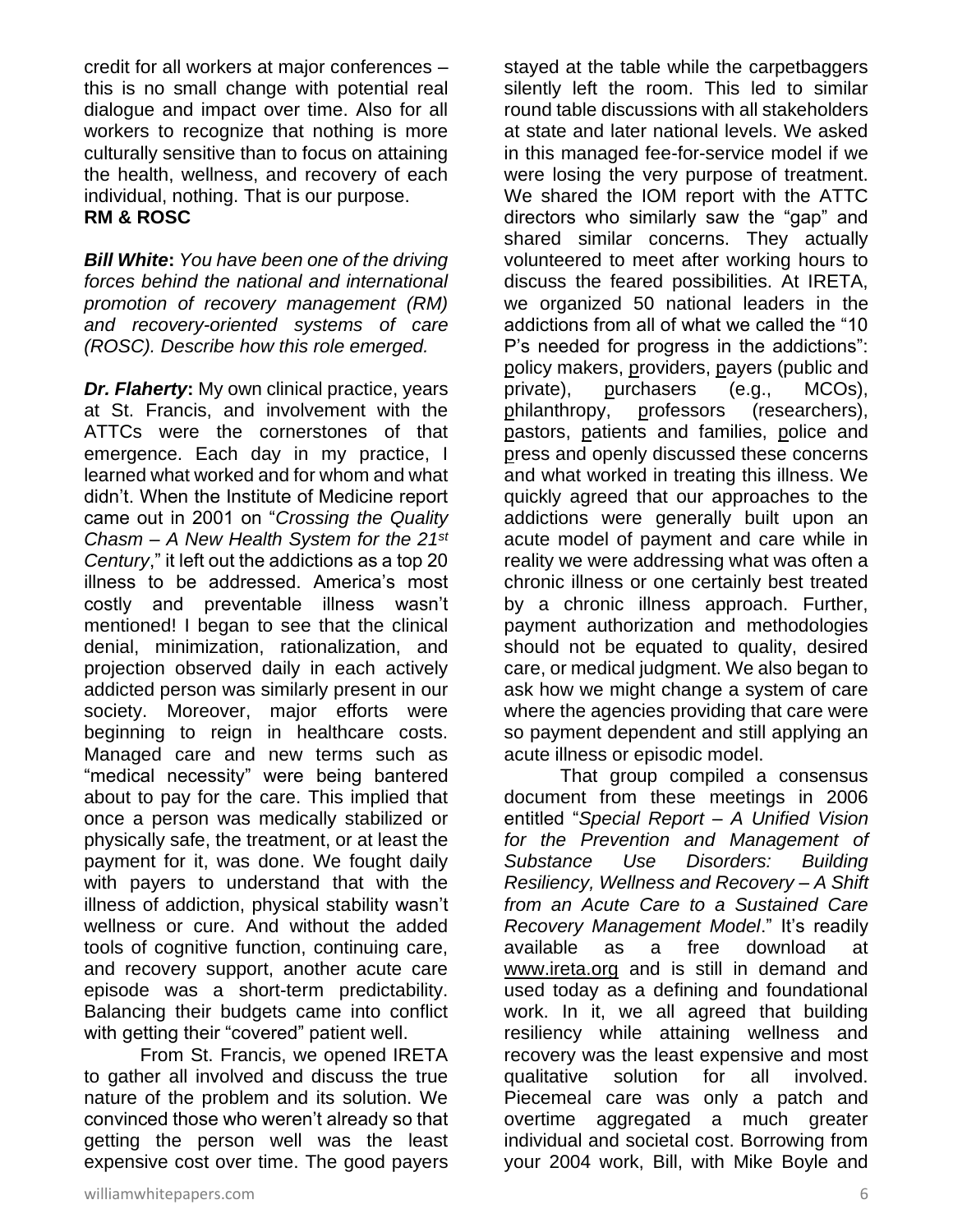David Loveland, we offered an early ASAM definition of recovery and identified both professional behavioral health and personal "recovery management" as tools to attain it. Behavioral health management was the recovery-focused collaboration between service providers and consumers, both traditional and non-traditional, over time to attain and sustain personal recovery. Recovery management was a system of support for professionally directed treatment, which further strengthens the recovery and experiences, needs and aspirations of the individual and/or families living with the illness. Each person also needed a personal recovery plan to guide them. One member of the group was George DeLeon, who had pioneered an earlier tenstage recovery paradigm and recoveryoriented measures within what he called a "recovery-oriented integrated system" of care, i.e., an individualized system that had the best likelihood of building individual recovery for all.

These were key moments in our evolution and the awakening of a new paradigm that saw both the value of addressing the pathology while building the resiliency from it, individual wellness, and recovery. When promulgated, those in recovery smiled and told our esteemed group that "that was what they have been doing all along – they were glad we were finally getting it." One woman, a scholar and leader in recovery, with tears in her eyes said, "the scientists are inviting us back into the conversation and we've been waiting oh so long. This is a great day." It was an emotional and intellectually exciting time, and I was privileged to play a part as a person, facilitator, and fellow clinician.

With your leadership, Bill, and in collaboration with leaders at the GLATTC, the Philadelphia Department of Behavioral Health and Developmental disAbility Services, and the New England ATTC, we've published seven more monographs on topics as relevant as recovery-oriented methadone, the nature and value of peer supports, building a recovery science, and many articles on variations of this paradigm change for specific populations and cultures,

prevention, policy and practice. Personally, via ATTC Network disseminations, from 2009-2011, I traveled and spoke to 32 states about ROSC and how they might develop a local recovery-oriented system of care and workforce. The power and role of the ATTCs cannot be overstated. Governments and communities were excited and invested to work together, as that is what recovery management does. One African American gentleman and provider called it "finding what was in our DNA all along to be and do." Sadly, this natural progression is being somewhat marginalized by economic strains and other new priorities such as building integrated models of care or the implementation of the ACA. These have caused a de-focus from building ROSC, but the interest is still there, and it will come back now that we have found it. It's only natural. Thirteen countries are now working with building ROSC, and new research findings are emerging daily. To borrow from Plato, once you see the light, it's hard to go back into the cave.

*Bill White***:** *You were involved in hosting the first national RM/ROSC leadership conference. Could you discuss these two events?*

*Dr. Flaherty***:** The 2008 Recovery Symposium in Philadelphia was an early seminal event. With momentum growing and a need to disseminate the work of those working with recovery and building ROSC, expressed interest was for a national symposium where all leaders and all disciplines might gather to learn and share ideas and examples of research and practice. In life, recovery practice was evolving beyond what the National Institutes of Health (NIH) reported as best practice. We were acutely aware that while we had a body of science that included hundreds of research articles related to recovery, most, if not all, of our NIH-supported research was focused on the biology of the illness, i.e., the intervention into and understanding of its biological pathology.

Another "gap" was identified, the need for more NIH (National Institute on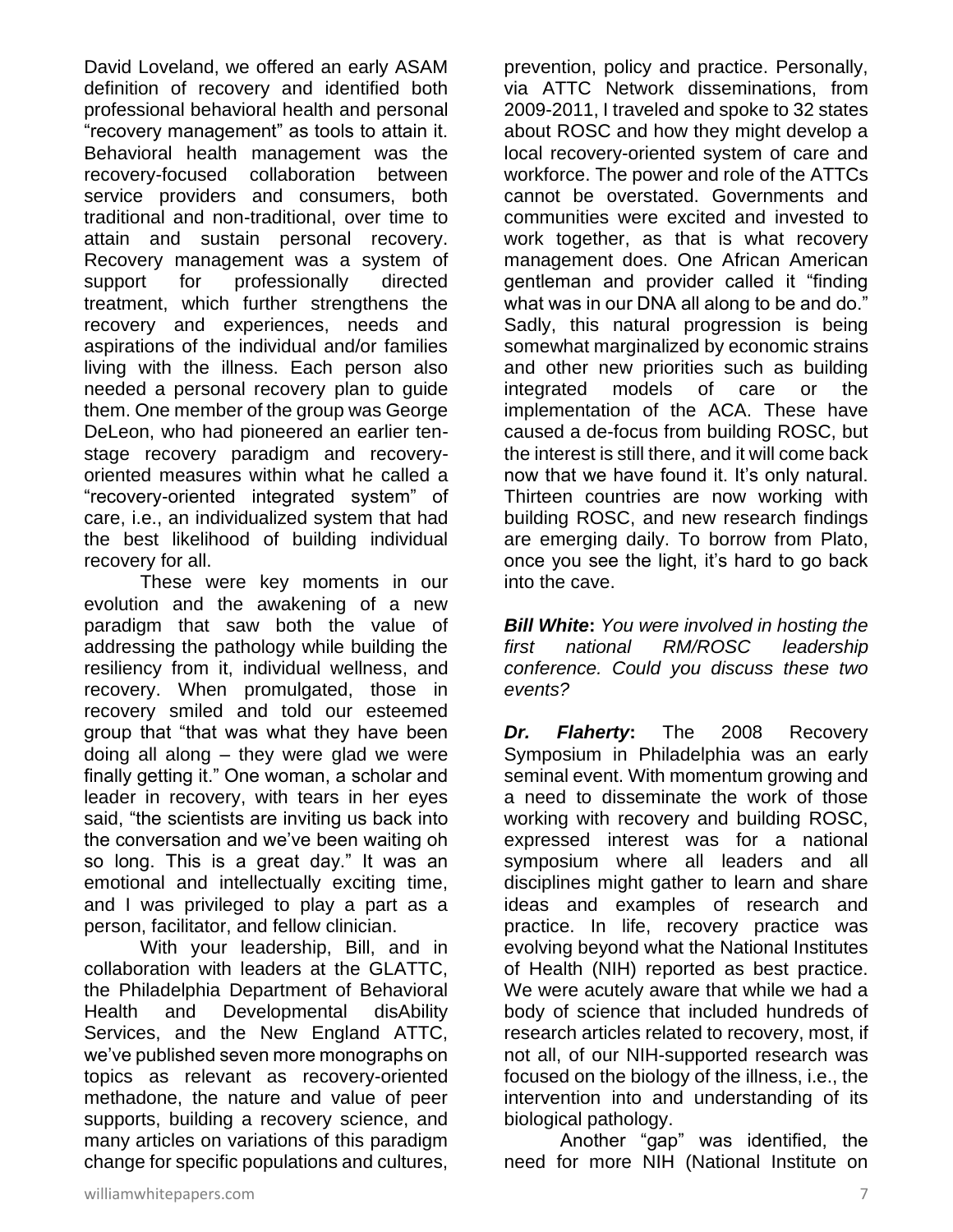Drug Abuse, NIDA/ National Institute on Alcohol Abuse and Alcoholism, NIAAA) supported research on recovery. In the movement from acute to chronic understanding of the illness, we were lacking our own Institutes' science about what is recovery, for whom and how it can be cultivated, sustained, and measured. IRETA contracted with Alexandre Laudet, PhD. to conduct a survey of those researching recovery to compile what questions would be key for a science of recovery to answer. NIDA and NIAAA both made important contributions to the conference and began a dialogue with the other researchers so anxious to study this new paradigm. State and community government leaders presented their models of ROSC and the outcomes being achieved while those in recovery spoke of examples of recovery supports and peers adding to improved clinical outcomes and gender and cultural sensitivity. SAMHSA/CSAT and providers spoke of a new day and a fear of change that even they admitted would be for the better. Bill, you and Dr. Tom McLellan spoke of the historical and immediate value, urgency, and challenges of this paradigm change. Dr. Laudet presented her fellow researcherderived consensus questions for a science of recovery to take root and advance. Both NIDA and NIAAA heard and responded to that. In fact, immediately after the Symposium, both NIDA and NIAAA appointed key staff as Recovery Liaisons. It was indeed the day where the new paradigm of recovery-focused care came to a first fruition.

#### *Bill White***:** *What has been the role of the ATTCs in the promotion of RM and ROSC?*

*Dr. Flaherty***:** It literally couldn't have happened without SAMHSA/CSAT and the ATTCs. The ATTCs were in attendance at the Philadelphia Symposium. You have to remember the ATTCs were all doing recovery work because they saw it as critical for their constituents. They received no additional funds and already had severely strained budgets. Yet from that day in 2003 when they all stayed after dinner to talk about the 2001 IOM report and the chronic disease model and what it meant for those seeking help for addiction in our country – to today – they all have committed staff and kept the recovery momentum going. It's amazing to see what has been done by SAMHSA/CSAT, a group of severely overworked and underfunded ATTCs, states and providers all stretched beyond their limits, and individuals and families in recovery across the nation. It's truly amazing. Talk about purpose-driven work and miracles. Dr. Westley Clark, Herman Diesenhaus, Karl White, Cathy Nugent, Donna Doolin, and others were all just continuous sources of wisdom, intellectual support, and guidance. It was 'above and beyond' service by all involved.

For example, following the Philadelphia conference, the ATTCs did a national qualitative survey to benchmark within themselves where each ATTC region was in their interest in and development of ROSC. They were asked to report on needs of their states and what they  $-$  each ATTC  $$ saw as best steps to further help the states to build RM and ROSC. This led to a plan within the ATTC Network to collaboratively assist in the development of RM and ROSC across the nation. In 2010, SAMHSA/CSAT, GLATTC, Northeast ATTC, and all the ATTCs partnered in developing the first "Training of Facilitators of ROSC" in Tampa, Florida. SAMHSA/CSAT and the ATTCs themselves found the funds for each ATTC region to send three trainees – one government, recovery and provider representative – to be trained on training for RM and ROSC upon return to their regions. This three day knowledge and skill building event created a national cadre of trainers in RM and ROSC. You were key there, Bill, and the central trainer along with Lonnetta Albright, Dr. Ijeoma Archara, and myself. The subsequent impact of the training to seed RM and ROSC locally cannot be overestimated.

At the same time, SAMHSA/CSAT was partnering with others such as Partnersfor-Recovery and Faces and Voices of Recovery and leading states such as Connecticut, North Carolina, and Georgia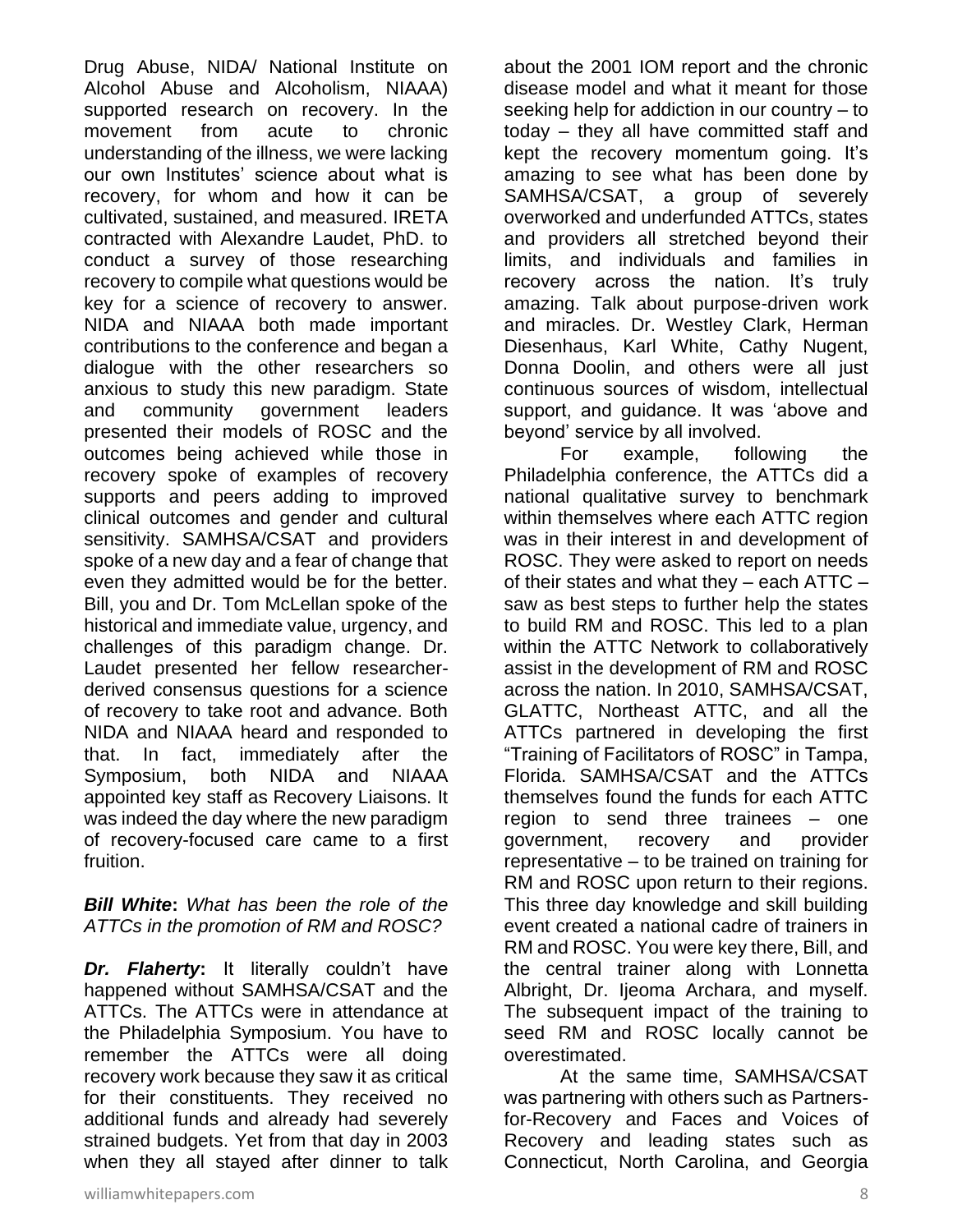and cities such as Philadelphia to document their RM and ROSC efforts. SAMHSA/CSAT also held key meetings on their own with national leaders to develop founding Principles and Objectives of Recovery and other focused aids and resources for specific populations, cost-offsets of ROSC, funding ROSC, outcomes, etc. NASADAD, the national body for state D/A directors, too asked states to identify recovery liaisons. At this same time, synergistically both independent (i.e., Betty Ford Institute) and government (i.e., SAMHSA) leaders began to articulate early definitions of recovery relevant for the time and current status of understanding. This was and remains a challenging but critical effort. Nonetheless, the new paradigm was indeed progressing. The ATTCs were the little engines who kept saying, "I think we can, I think we can."

One final thought. In some ways, my answers to the questions haven't really captured that RM and ROSC advancement was and is really a grassroots or bottom up driven event. Yes, our leaders and leading agencies played a critical role in providing organization and knowledge, but the true impetus and sustaining interest really originates with the individuals, families, and communities who are seeking a role and a solution to substance use and addiction. They're desperate to speak out and have a role, and local governments are hearing that more and more every day. This isn't a top down led initiative. It is an all for one and one for all collaboration and united solution – individual, family and community based – or as the scientists would say, "person centered" or, as I would say, "person driven."

*Bill White***:** *What do you see as the most important changes in clinical practice that occur in the shift from acute care models of addiction treatment to models of sustained recovery management?*

*Dr. Flaherty***:** There are many great happenings clinically and we're only in the infancy of this refined vision and applied recovery-focused care.

First was the establishment of a definition of "recovery." By beginning there,

we found out how incongruent our efforts have been. We also re-established who our true "customer" is and what we need to do to best serve him or her. It's not about days in treatment but about attaining recovery. While still evolving, this effort is bringing more clarity each day to our purpose for being than any other single project over the past 50 years. The shift from the acute illness and episodic treatment model focus that measured outcomes at distinct levels of care is giving way in a more chronic understanding of the illness that sees person-centered outcomes and measures of attained and sustained recovery – individual, family and community – as a truer and more qualitative indicator of success. Clinical payment methodologies now have to catch up. The fee-for-service model isn't that applicable to funding illnesses that need continuums and continuing care. This, I believe, will change and better economies will be found in doing so.

Today, recovery management and recovery-oriented systems of care are mostly defined by the added value or an additive approach of connecting recovery supports and recovery support specialists and peers to treatment. Two systems are transforming their whole systems to recovery-focused care. From these studies in five states that use RM and ROSC – Vermont, Connecticut, Pennsylvania, Texas and California – reports documented this linkage improved clinical outcome and reduced overall costs. Other than the state reports, over 100 studies exist and more will be forthcoming on the value of a recovery focus to treatment. Internationally, in a study by Clair Boutillier and her colleagues reported in the *Journal of Psychiatric Services* (Dec. 2011), six countries – U.S., England, New Zealand, Scotland, Republic of Ireland and Demark – saw improvements in 16 areas of clinical practice when a recovery-oriented practice was used.

Following that publication, Mary Barber, MD, wrote in the March issue of that same journal that it was time for Psychiatry to proclaim the new recovery-focused model as the evolution of and "new medical model for psychiatry." For Barber, clinical practice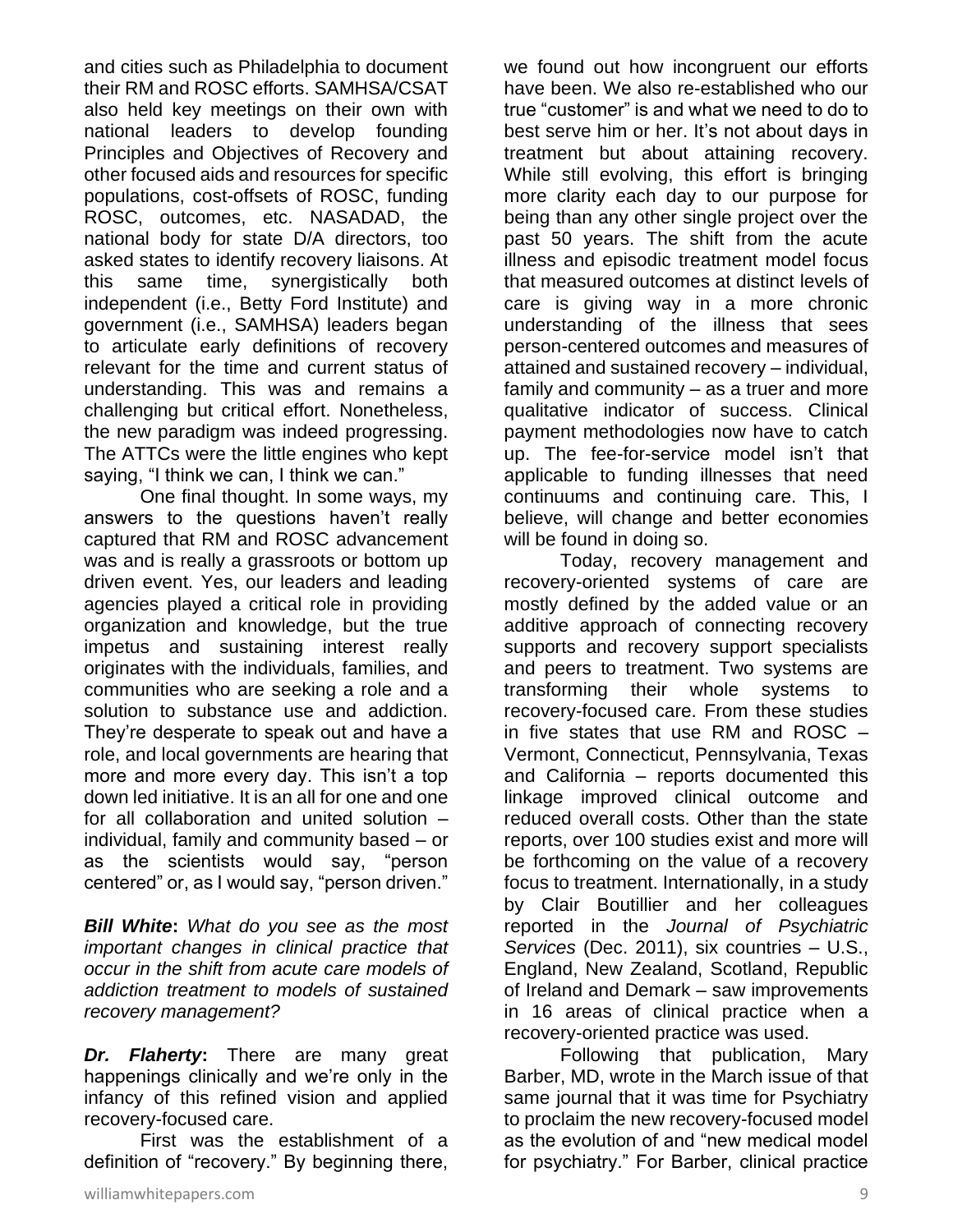had three recovery paths: 1) to cure the illness, 2) to help manage an illness, i.e., to manage the symptoms of an illness via longterm management by the doctor and patient, and 3) assisting the person to function at one's best despite ongoing symptoms of illness. For Barber, these clinical paths can all support recovery. While her model speaks more specifically to psychiatric practice, there are similar treatmentsupported recovery paths to be defined in SU. Another clinical example is that of Aaron Beck, MD, a founder of cognitive-behavioral therapy, whose recent studies now suggest redefining CBT as CBT-R or CBT-Recovery, noting that the focus on the positive thinking of recovery can be the very pathway out of the negative thoughts and illness at hand. We spoke together on this topic at the 2012 American Psychological Association in Tampa, FL.

Beyond these examples, we should again point to the great work of SAMHSA to strengthen clinical practice via recoveryfocused care. They have literally put their money where their mouth is. Since 2003, they have been awarding selected states Access to Recovery (ATR) grants that are generally three-year awards of about \$7.6 million per year to build supportive services to individuals in care. These grants have a variety of uses to improve care and are producing significant improvement in outcomes based on recovery measures. They also the continued funding for the ATTCs and more recently the newer Bringing Recovery Supports to Scale-Technical Assistance Center Strategy (BRSS-TACS) and Recovery to Practice (RTP) Initiative.

BRSS-TACS was begun in 2011 and seeks to encourage the widespread adoption of recovery-oriented services and systems of care across the United States. It seeks to coordinate and document recovery and peer efforts and to build the guidance necessary to advance SAMHSA's Recovery Support Strategic Initiative. BRSS-TACS seeks to bridge MH and SU recovery and in doing so, has the challenge to face the difference presented by each. The term ROSC, for example, is sometimes

challenged by MH advocates as referring to a paternalistic "care" system that MH might better define simply as Recovery-oriented systems (ROS). Evolution is never easy!

The Recovery-to-Practice Initiative (RTP) began in 2009 and is housed at Yale University under the leadership of Larry Davidson, PhD. This 5-year federally funded center seeks to move the concept of recovery from policy and vision statements into practice. While initially focused on MH, it has recently expanded its scope to SU. It seeks to develop recovery-focused resources for all professionals with print, electronic materials, training, and technical assistance. To me, what is most exciting about the RTP initiative is that not only is it addressing the development of the traditional MH and SU workforce, such as professional MH and SU counselors, but that it is also speaking to the peers working with BRSS-TACS and the independent Guilds for the development of recovery-focused training within those disciplines. I am speaking here of new recovery-focused training being developed in MH- and SUfunded collaborations with the American Psychiatric Association, American Psychological Association, American Psychiatric Nurses Association, the Council of Social Work Education, the National Association of Peer Specialists, and the National Association of Drug and Alcohol Counselors. This is recovery unifying practice in action. This is great stuff, and it's only beginning. Clinical practice is only beginning to be shaped by other evidencebased practice and recovery-focused care. In the end, I believe the purpose of all care and treatment will be to at least offer the possibility of recovery – in whichever of the three pathways Mary Barber and others suggest – to attain and sustain that wellness and recovery.

Best of all, at a more grassroots level, communities and counties once understanding the opportunity of RM and ROSC are beginning to redesign their treatment systems around the principles of recovery and its objectives. I am working now with several who, like Philadelphia and Connecticut, are seeking to qualitatively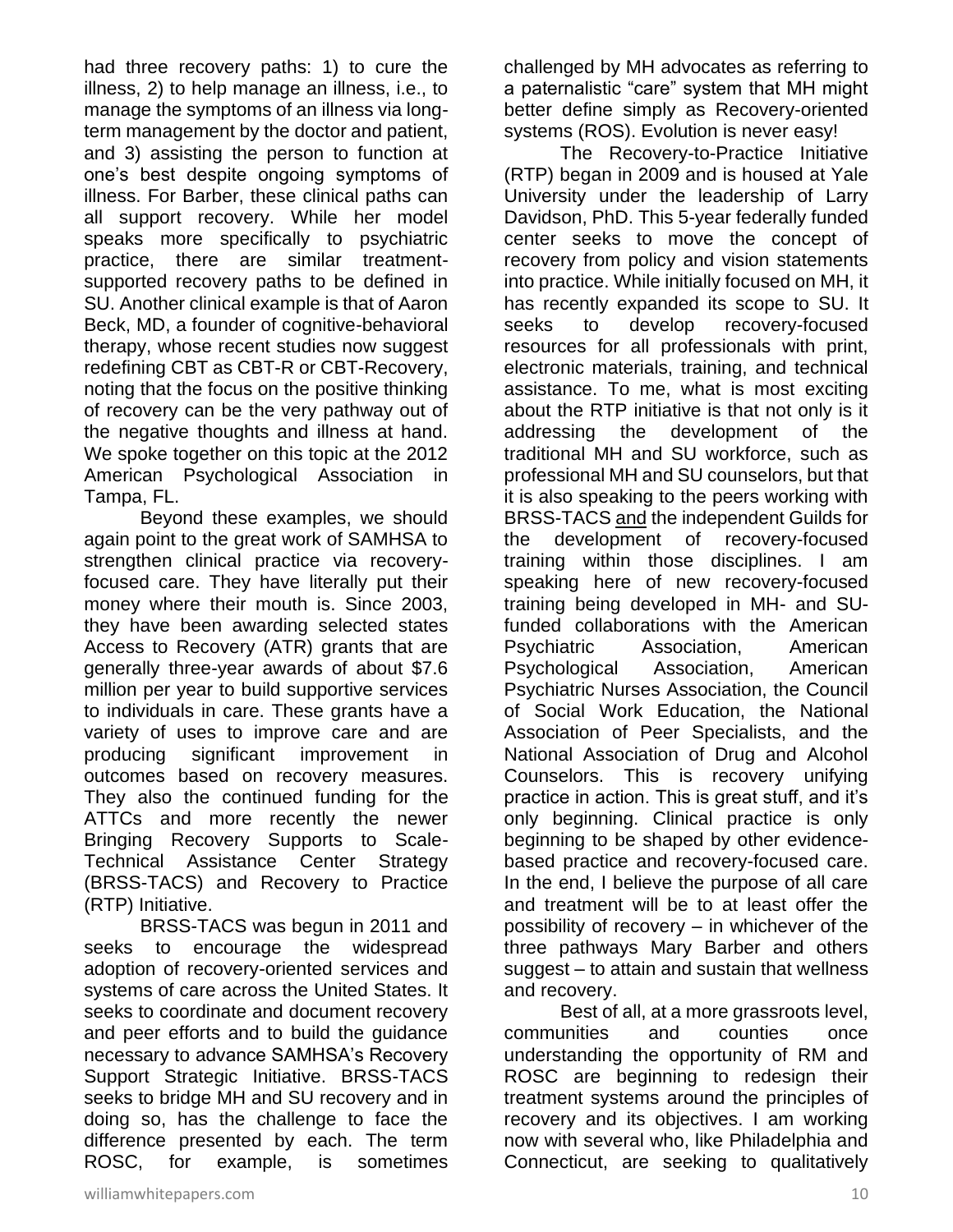transform their whole system to be an ROSC. They identify their key representatives from all related areas and draft a "Community Recovery Preamble" that sets the stage for what they want to develop – with their providers – in their community for their individuals and families. It is very exciting to see.

*Bill White***:** *There has been a significant growth in peer-based addiction recovery support services in the U.S. What do you see as the current status and future of such services?*

*Dr. Flaherty***:** Simply put, we won't achieve the goals of health care reform without peers. First the illness demands continuing care that most treatment agencies can't adequately provide as "aftercare." Second, the real lived experience of recovery – whether from mental illness or addiction – is often best conveyed by another person in recovery. Third, these newly defined roles are needed to make treatment more effective – it's the nature of the illness and the nature of treatment. Each has its role and boundaries. And lastly, for the cost, peers are likely to prove to be a valuable and costeffective ancillary aid to true recovery. You have spoken, Bill, in your "Peer-based Addiction Recovery Support" monograph about the use of peers being really a centuries old adjunct to health care. Our current providers need not be threatened by them. With only 10% of those in need of care receiving it, there is more than enough challenging work for all. Peers do not seek to replace professional care but to strengthen it or be the support for recovery when professional treatment isn't needed. It's like a person who is healthfully managing their diabetes coaching a newcomer on those beneficial ways. Oh sure, much is to be worked out: the roles of peers, who supervises them, their ethical and legal accountability, their training and potential credentialing, who will pay for them, etc. Still, as we speak, I know that 20 states now formally recognize peers in mental health and addiction treatment service settings and that another 22 are studying it. Ironically, the

movement of peers into the workforce not only strengthens recovery but strengthens the professional counselor to grow its own profession – and value – from paraprofessional through PhD and MD as a specialty. This opens up a new specialty with a related professional career ladder for peers and others. I see it as a win-win-win.

#### **State of RM & ROSC Implementation**

*Bill White***:** *How would you characterize the state of RM & ROSC implementation in 2013 at federal, state, and local levels?*

*Dr. Flaherty***:** RM and ROSC are slowly continuing to grow. Parity, health care reform and the ACA, integrating care, a federal focus on earlier intervention, and generalized care combined with economic retrenchment have paralyzed our evolution by making providers be just grateful to "hold on" to what they've currently got. Fear can be paralyzing. As noted earlier, before the aforementioned forces, I visited 32 states who wanted to learn more and build RM and ROSC.

Then the financial cuts and focus on earlier upstream interventions and integration came, and folks had to follow the money to survive. Ironically, nothing can be more cost-reduction and cost-effective than recovery and the prevention of mental illness and substance use. It's the revolving door of inadequate or repeated acute treatment that is breaking our budgets. Some might cynically say "that's by design." ROSC is very alive today in counties and communities who seek to participate in solving their SU problems. These communities are building treatment systems around recovery and the needed continuums of care to attain it. They are linking with their jails to reduce the community costs of incarceration via added recovery supports and connected treatment. The numbers are there: treatment saves \$7 for every one spent over incarceration, and treatment is made even more effective and efficient when recovery supports are added. Community recovery centers are opening across America; colleges are offering drug/alcohol free roommates, dorms, and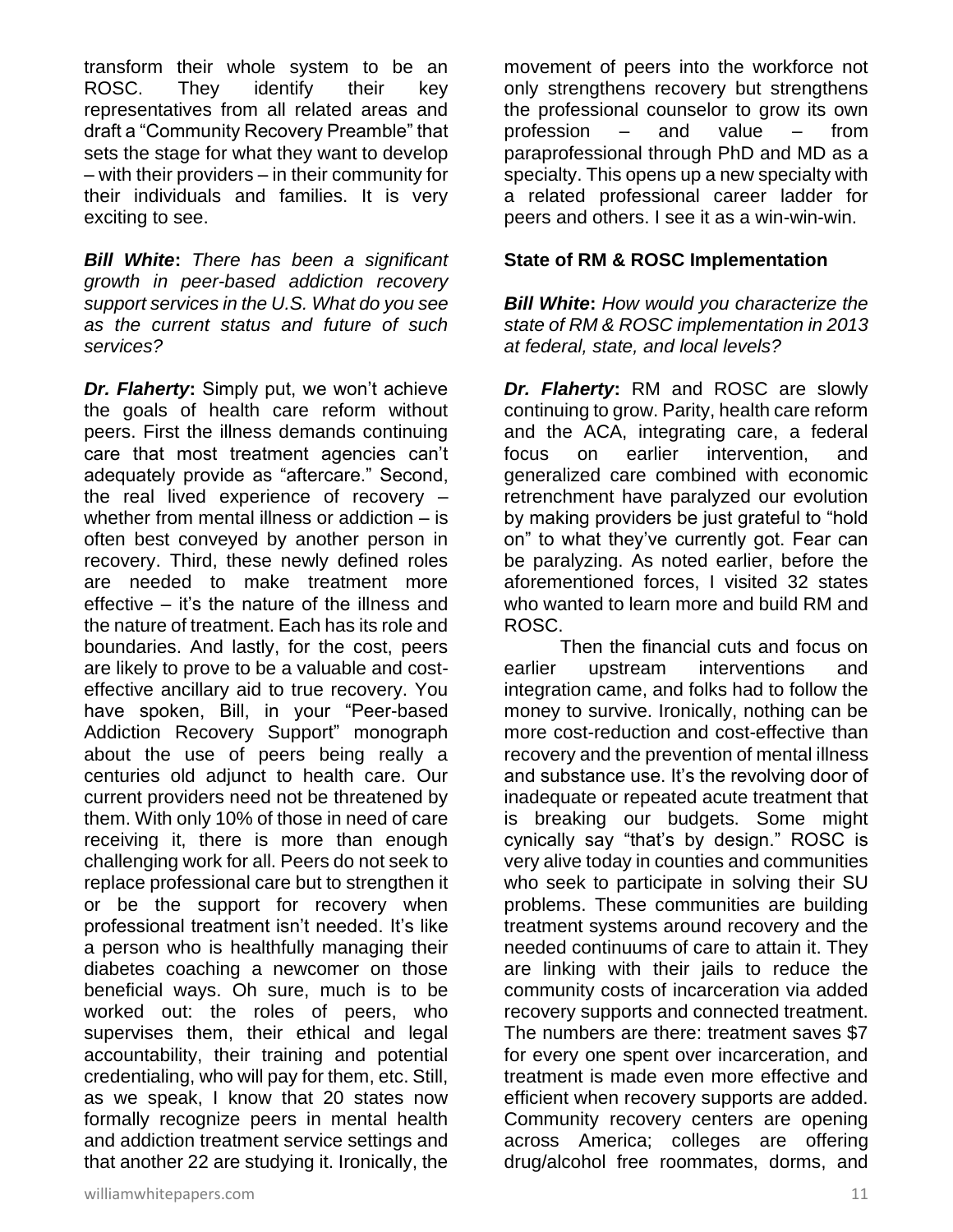even whole colleges that specialize in recovering populations. These are only a few examples of our changing culture. Ultimately RM and ROSC, or some variation of it, will gain strength because it involves and empowers people at all levels to find solutions. This will impact all aspects of prevention, intervention, treatment, and recovery or, to use another language, help build individual, family and community resiliency, health, and wellness. It's the DNA of why we do what we do. It will survive and grow.

*Bill White***:** *It is hard to discuss RM & ROSC without talking about the State of Connecticut and the City of Philadelphia. What makes CT and Philadelphia so significant?*

*Dr. Flaherty***:** They were the forerunners and the first state and major city to actually apply and measure the impact of RM and ROSC. Without a formal science supporting the paradigm shift from an acute to a chronic model, these two pioneers were the foundation upon which RM and ROSC first took real world hold. Without them, RM and ROSC might have died an early death due to being more or less just constructs to be validated in a world of often self-sustaining science. Drs. Tom Kirk in Connecticut and Arthur Evans in Philadelphia are to be loudly acknowledged with great appreciation and respect for their courage and innovation – and the good sense to evaluate it. You were key, Bill, in your advisory role, particularly in Philadelphia, as were so many others like Roland Lamb, Dr. Ijeoma Achara, Bev Haberle, just to name a few. All risk takers and trailblazers who shed light on what "could be" instead of only what "was." No Connecticut or Philadelphia, perhaps no RM and ROSC. Oddly, science is still slow to come to the challenge. That's why I call it an "evolution" of understanding because in true evolution, science is always a tardy partner. At times, life is what science comes to study.

# **Public Policy & Financing**

*Bill White***:** *Could you describe some of the more important of your involvements in the*  *arenas of public policy and financing of addiction treatment and recovery support services and some of those who influenced this work?*

*Dr. Flaherty***:** For me personally, the opportunity to work with the great people evolved from the individuals in my practice office and the influence of wonderful people in recovery like Charlie Bishop to the invested leaders in government and health care in general – from ONDCP down – were the greatest area of joy and validation. These are God's people – one and all.

Working with Tom McLellan and you, Bill, and others on the 2006 expert consensus panel and "Special Report" was a high point. In doing that, we gathered so many leaders and reshaped a then warring and divided field to build a Common Vision. We concluded the illness was better understood as more often chronic than acute, and we looked at how this understanding would change everything we were doing until then. Despite divergent views, no one left that discussion dead, but the world did change. Subsequently working on the implications of that shift for treatment and the mutually supportive ways that those in recovery and practitioners might better team for the shared interest of the person we commonly serve has been my passion ever since. For example, working with payers to see the absurdity of certain policies like "fail first" at lower levels of care or excessively restrictive lengths of care for an illness that couldn't even begin to be treated in the short ranged thinking offered. Look at the incarceration rates over the 1990s and early 2000s when such thinking prevailed. We just shifted the problem to the public system and in doing so paid much more to address it.

The Philadelphia Symposium on Recovery in 2008 was another personal highlight. There, those in recovery came back into the tent of treatment and science and we all saw the opportunity, and examples of it, of what could come from such aligned and collaborative effort. So much went on there, in the presentations and in the aisles. In the following year, the online video of that Symposium was viewed or downloaded at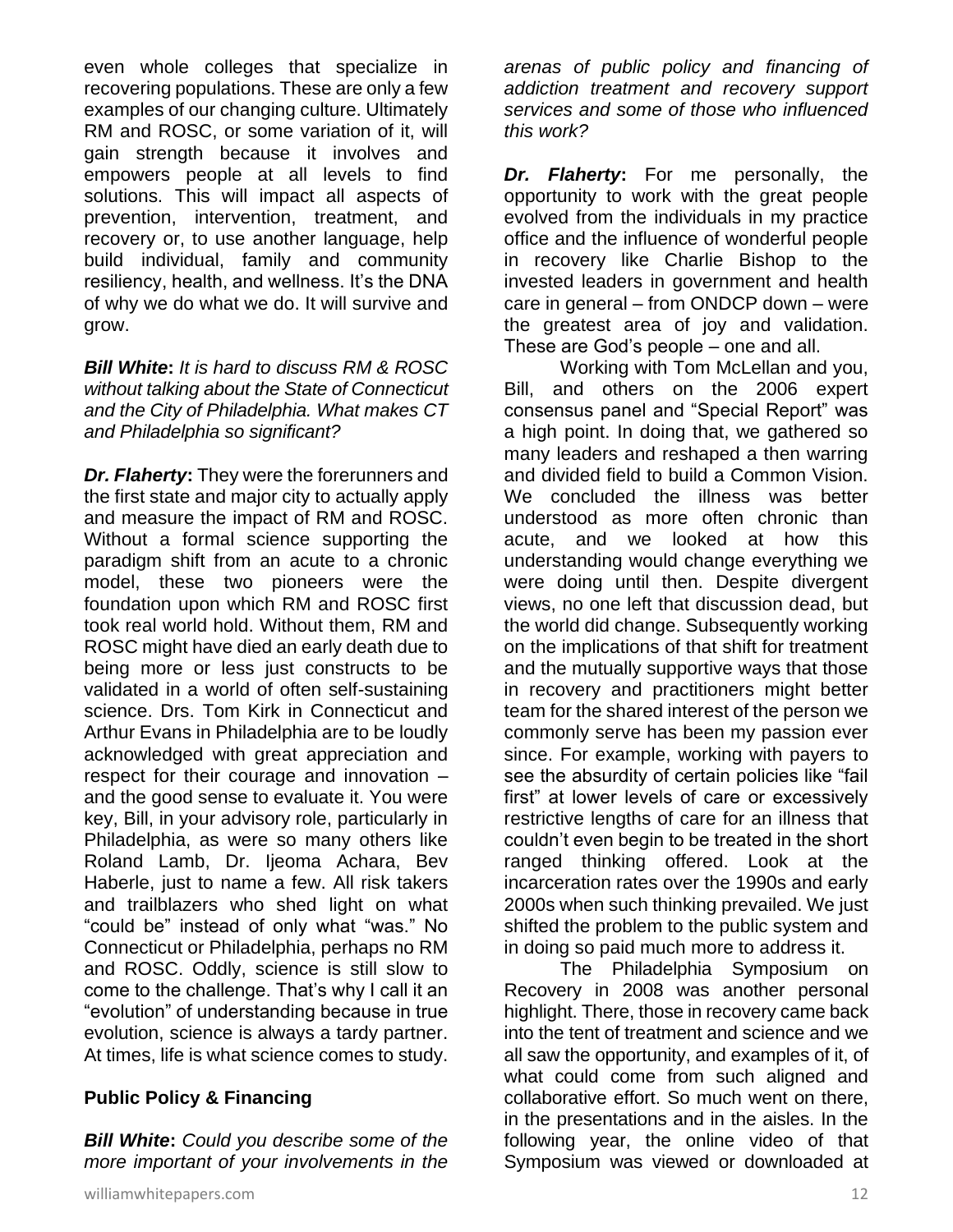IRETA [\(www.ireta.org\)](http://www.ireta.org/) over 13,000 times from around the world. China was the leading viewing country – outside of the U.S.

Beside those biggies, Bill, there were so many other more applied changes from the paradigm shift such as addressing recovery with the social security leaders so as to define ways to manage addiction recovery when it becomes an allowable disability; or building a new peer worker and working with SAMHSA and the Department of Labor to have the addictions workforce proclaimed a priority profession of need; working with NIDA and NIAAA to open offices on recovery. I worked for ten years to achieve parity and extensively to launch Drug Courts, helped rewrite how to best treat pregnant and addicted women and opioid addiction in general, and worked with ONDCP to end discriminative housing policies for those in recovery. I watched ONDCP Director Kerlikowske proclaim recovery as the vital role of policy at ONDCP in the Fall of 2011 in NYC. And let's not forget the work with the Betty Ford Institute to architect an early but modern first definition of recovery that has gone worldwide in application. I had that same privilege to work on this with SAMHSA and CSAT in their efforts to build ROSC both through the ATTCs and external to the ATTCs. Looking back, joining with others like Lonnetta Albright to carry the message and possibility of this paradigm shift and recovery-focused care to the nation was a task you and others shared, Bill, but will be forever a remembered calling, treasure, and legacy. If I think of everyone I should express my gratitude to over those projects, we'd go on far too long with this interview but the gratitude would not end. I hope they know that.

*Bill White***:** *RM & ROSC raise complex issues regarding the funding of addiction treatment both by governmental agencies, private insurance companies, and managed behavioral health organizations. Do you see a day when sustained recovery support will be reimbursed by organizations that today only pay for acute stabilization?* 

*Dr. Flaherty***:** Definitely – but not for a while. The cost of reducing the illness' actual costs has to be understood and accepted first and then recovery supports and continuing care will become a recognized procedure for maintaining wellness and keeping costs of acute and repetitive care down. Addiction treatment has a lot going on right now. For example, it is probably the single largest illness today in our country whose costs can be reduced, managed, and even prevented. Surprisingly, insurance and managed care see it as a relatively insignificant part of their concerns because they focus more on other more medical illnesses – many that are actual symptoms of addiction or abuse. COPD, hypertension, depression, diabetes, pain and other high cost societal illnesses, not to mention incarceration, court costs, children's protective services, disabilities etc. will all combine to confront our societal denial and force a facing of the truth. We are a society of addictions. Studies say alcohol and drug use alone costs this country \$400+ billion dollars a year with about only 2% of the cost going to treatment. Both sides of that equation must change. Imagine what that savings could do for our national debt?

Sustaining recovery and being covered by insurance to do it, whether by professionals or peers in paid or voluntary roles, will become part of the "medical necessity" discussion of managed care and eventually be a covered procedure, I believe. 20 States are there now. The reimbursement is low but fair enough in most states to keep costs down and recovery support up. Faces and Voices of Recovery has been a leader with guidance on peers. We have a distinct opportunity now with health care reform to open our doors of knowledge wider and understand what best addresses the illness and its prevention, intervention, treatment, and recovery. Then we pay for what works, not for systems or practitioners seeking to sustain themselves or that don't work. Payment will be for performance, outcomes, and community satisfaction. When that day comes, I'm certain peer support will be paid for and organizationally supported.

*Bill White***:** *How do you see evolving health care reforms affecting the future design and delivery of addiction treatment and recovery support services?*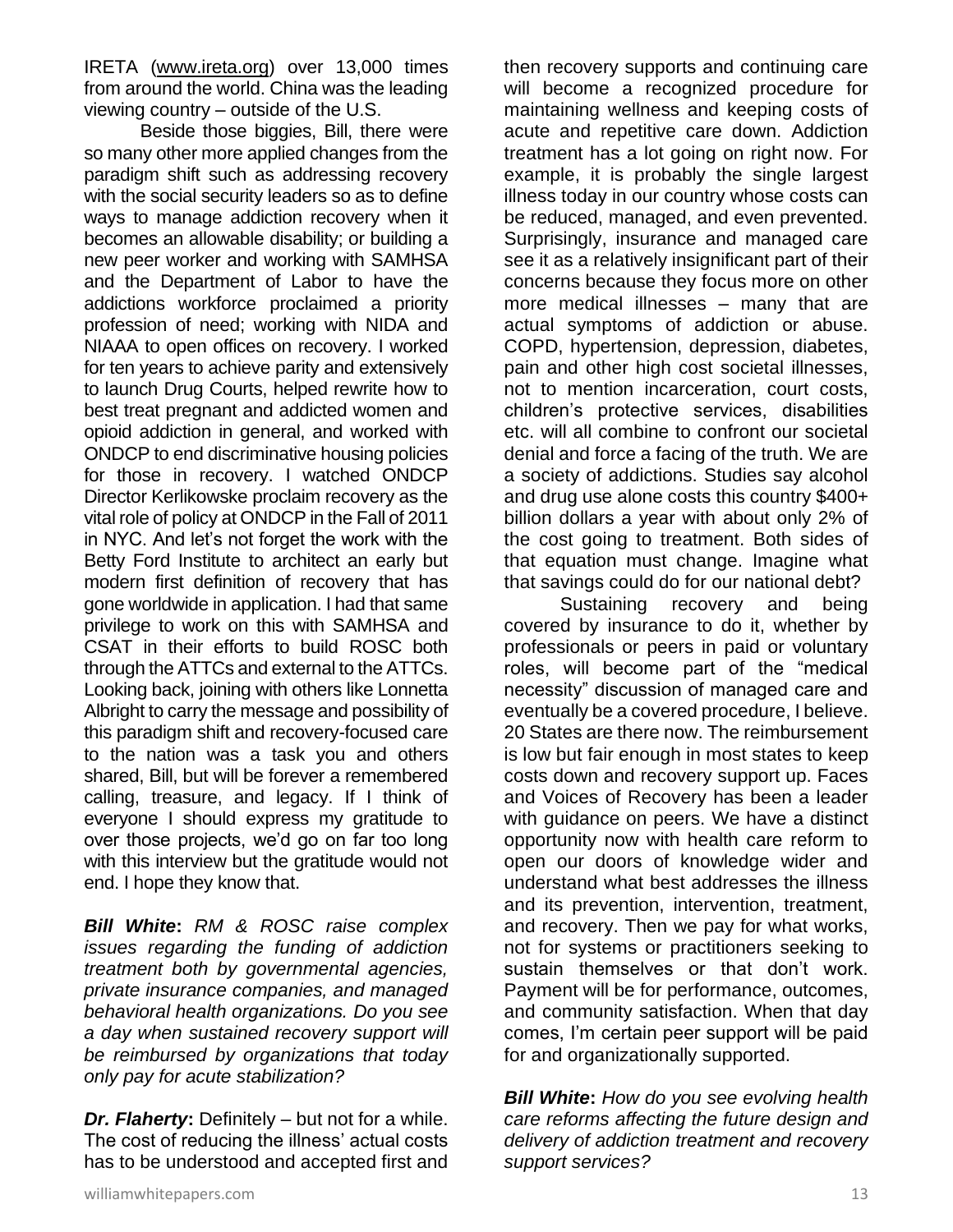*Dr. Flaherty***:** Health care reform will use the biggest stick it has – payment – to improve quality and reduce costs. Health exchanges, Affordable Care Organizations, or medical homes will stand alongside treatment as usual and comparative analyses will begin. Costs will be capitated or, to say it differently, risk will be shared by all involved. To achieve the goals of addiction treatment and RSS, new payment methodologies will be advanced that pay for performance and healthier outcomes, including recovery as it will be continuously defined for each person. Medical criteria will be adapted for each stage of the illness wherever it might appear, i.e., at the primary care physician (PCP) office, school, job, or specialized treatment facility. Building resiliency, wellness, and recovery will be included in the measures of success and for continued funding. Payment waivers from Medicaid and Medicare will be permitted to states and those holding financial liability so as to explore improving quality and being able to operate with the financial constraints and new payment methodologies designed to control costs, e.g., case rates. Addiction treatment will not be a single episode of care but a closer collaboration and continuum of care based on medical necessity and needs for each client to build person-centered recovery. Outcomes won't only be agency-based but will also be person- family- and later community-based. Health care reform cracks the cosmic egg of historical health care and insurance, Bill. A new and better day is beginning if we let it.

#### **Medication-assisted Treatment & Recovery**

*Bill White***:** *Could you describe your involvements to increase the recovery orientation of methadone maintenance and other forms of medication-assisted addiction treatment?*

*Dr. Flaherty***:** One of the critical questions over time about recovery is how do medications fit or not fit into the recovery picture? This was not a simple issue nor did a present or scientific answer exist. At one time in the history of recovery, addicts seeking help were told certain medications weren't addictive and would help. Some of those medications were addictive and those seeking help were misled. Still, medications have and continue to play a critical part to support recovery in many. Over the past decade, with our expanded awareness of cooccurring disorders, nearly all have accepted that some medications can be helpful and key to supporting recovery.

The guidance used to be that medications that affected mood were not "ok." This left thousands of individuals outside of the recovery paradigm if they were on methadone, buprenorphine, or other agonist medications and even certain sedatives for genuine psychiatric illness. The new recovery paradigm brought a refocus on this by asking are these individuals on such medications in recovery and if so, how or what is the structure of that treatment that allows us to say so? At St. Francis, we offered methadone maintenance, and it was there I became convinced in its viability if properly managed and utilized for the best interests of the person, family, and community.

Methadone was by far the then largest prescribed medication for opioid addiction. Thousands had been helped by it, perhaps millions worldwide, and many advocates among their ranks begged to be recognized as being in recovery – while still on it. The most notable perhaps was an especially astute lawyer, Lisa Mojer-Torres, who devoted her life to defining those on methadone as being not only real human beings but individuals more than capable of being in and defined as being in recovery. Lisa was a saint. You and she combined, Bill, with the support of the Northeast ATTC/IRETA, GLATTC, Philadelphia DBHMRS and others to produce the seminal work, *Recovery-Oriented Methadone Maintenance* in 2010. It was a practice changing, mind-altering, gutsy work. I recall, as I'm sure you do, the many catcalls and heckles we all received from disapproving others. I also recall Dr. Westley Clark noting in the Foreword that this was the "new approach" for MM and an understanding that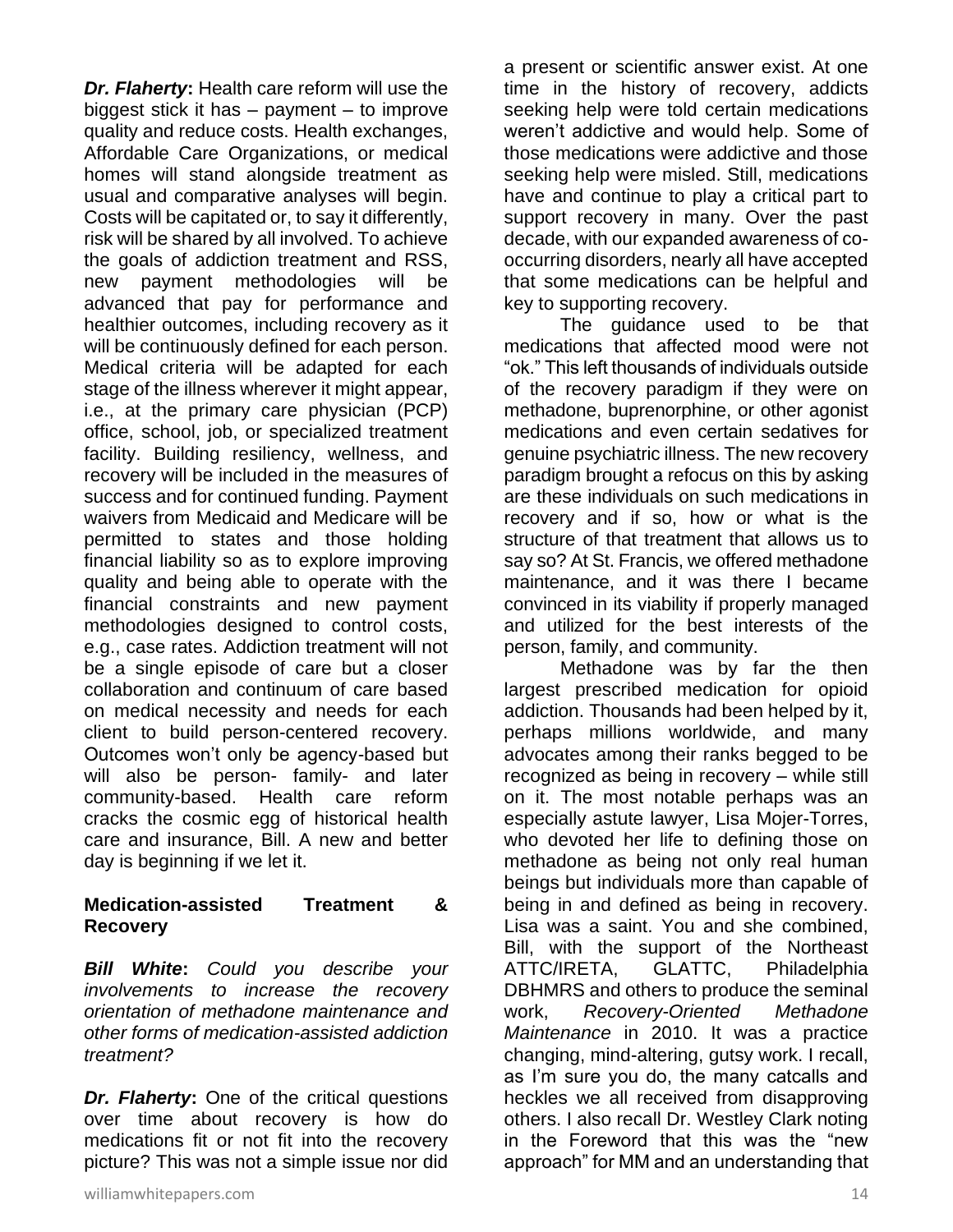needed to be communicated; and later the Addiction Treatment Forum, the repository of the best-practice in methadone treatment, referring to *Recovery-Oriented Methadone Maintenance* as being methadone's "coming of age." In it, not only the history and current practice were reviewed but the ways in which the recovery paradigm could then redefine and indeed recognize the value of methadone and its role to support recovery. It was the first to define Recovery-Oriented Methadone Maintenance.

Shortly afterwards, a relatively large community behavioral health management company in western Pennsylvania known as Southwest Behavioral Health and its Executive Director, David McAdoo, approached IRETA in the hopes of developing from the ROMM monograph actual guidelines that could be used in the 13 or so counties his company oversaw. IRETA reached out to national experts in both recovery and methadone and in state policies and formed an expert panel that worked with Dr. David Mee-Lee and the folks at the American Society on Addictive Medicine who produced the nationally accepted patient placement criteria. Those encompassing medically based criteria are divided into everything from phases and levels of care to optimal staffing patterns for each. Our expert panel, which included yourself, Lisa, Ira Marion, Walter Ginter and Jocelyn Sue Woods, Drs. Trusandra Taylor, Todd Mandell, Tony Stile, and Laura McNicholas among others took the time to design recovery guidelines for each level of the ASAM phases of care for methadone maintenance. Eric Hulsey of IRETA facilitated the process with me for IRETA. SWBH then took that document and began retraining all of its MM providers on it with the intent to contract on those guidelines and those measures in the very near future. It's been a slower than expected process, but it is evolution and one that will lead to a much wider knowledge of and acceptance for methadone as a medication capable of supporting recovery – not with being on methadone as an end in itself.

Still the issue of medicationsupported treatment and recovery, Bill, is far from resolved. Truth be told, a recovery paradigm would seek a more clearly defined and generalizable pathway based on actual experience of the person, how and what medication is used, and how it can support recovery. When used as prescribed, it is medication. Recovery is possible. When used outside of as prescribed, it becomes a drug. This is a fine distinction but one to be further studied and integrated into the recovery approach. Another key factor is achieving "medical stabilization" on one's medication as the launching platform for recovery. Many questions remain but a structure of recovery and medicationsupported treatment is emerging that will be more inclusive than exclusive and more uniform with all forms of recovery. It will be a guiding tool for such care lest medication distribution becomes an end in itself. SAMHSA is now focusing more also with its "Medication Assisted Treatment for the 21<sup>st</sup> Century – Community Education Kit." In the evolution of this area, medication-supported treatment or, as I prefer, medicationsupported recovery, much has been advanced but much more is yet to come to light. Nonetheless the pathways to recovery are merging each day via common themes and goals. Medication is critical. Recovery has lots of room in its tent for those whose recovery is sustained by it.

*Bill White***:** *Pennsylvania has witnessed both progressive developments in medication-assisted treatment and some of the most regressive efforts in the country to restrict access to and duration of medicationassisted treatment. How do you explain such contradictory developments?*

*Dr. Flaherty***:** Scientific ignorance, poor knowledge, and fear. Old ways of thinking still lead many to see replacement medications such as methadone as a cop out on recovery. That just isn't so scientifically or experientially. Also poor education on how methadone – or the other replacement medications – work is a culprit. When we did the SWBH project spoken about earlier, we learned that many citizens believed methadone was for six months – no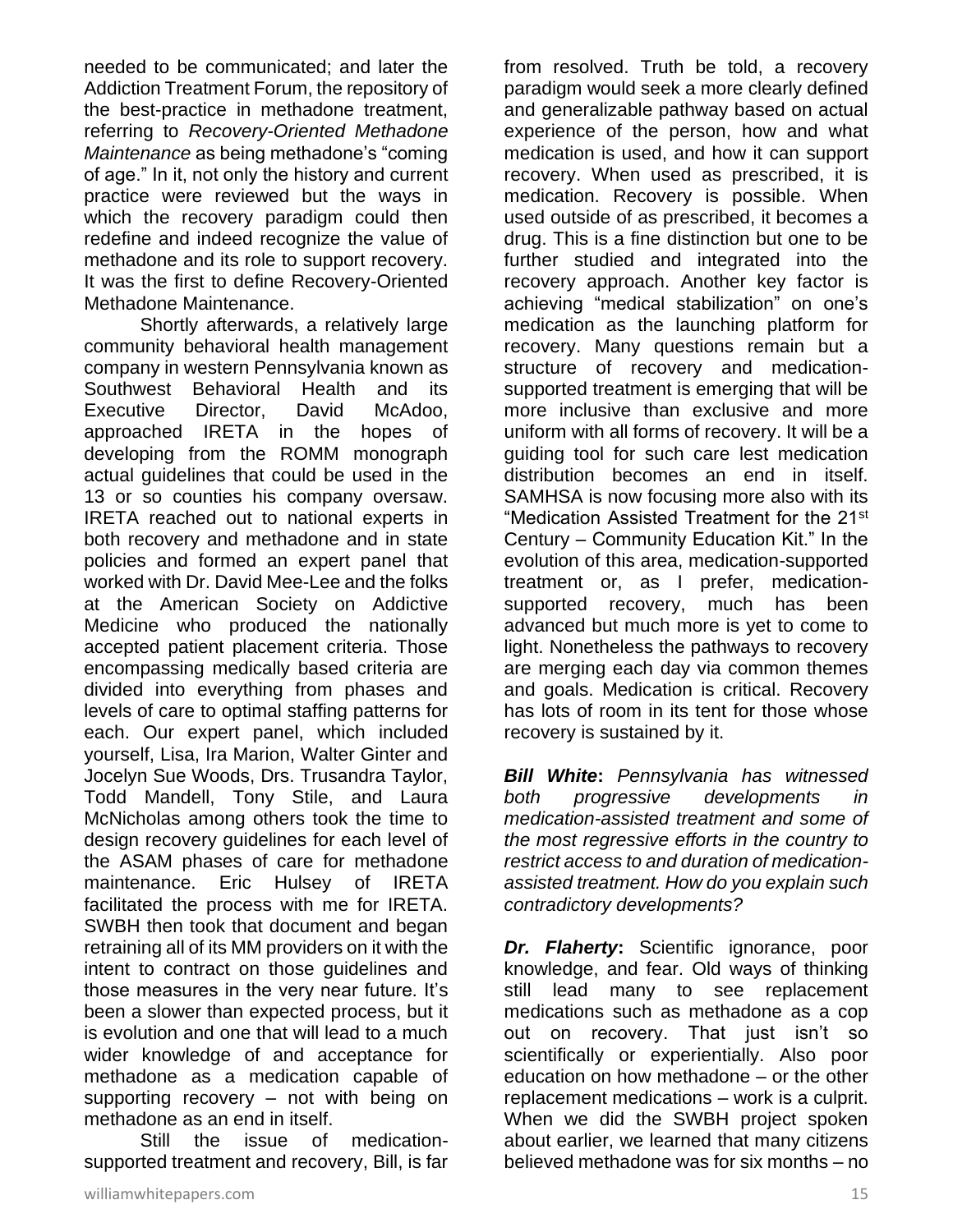more. Heck, in most cases, it can take that long to reach medication stabilization let alone completion of care. We had a lot of community education to do, but once we addressed the fears and the realities, folks felt duped by those who first told them about methadone and were angry. Once we got through that and those who successfully were helped by methadone spoke out, whether completely off or still in maintenance, the world changed for the community. If they could see its good – honestly – and its flaws, they had a better choice and could move with science and medical practice and those in the community in recovery who advocated for it. Success always breeds more success, not profit, not medication only, half-truths or quick solutions to complex problems. Worst was that in most cases, individuals seeking help for opiate dependence weren't being offered the full array of treatment possibilities for their illness. There is a full continuum of care for opioid dependence that goes from detox/rehab, to naltrexone to Buprenorphine to Methadone. Those treating opioid dependence should offer the full opioid cycle of care and whatever is most appropriate for each person – not just one, the fastest, or the most profitable. Addiction always is in a hurry. Patient options with clinical matching and recovery thinking need to balance the want with the need. Other issues remain for providers here, Bill. Those in recovery need to speak out; they can help safeguard the day. ROMM is the safeguard here lest we become part of fostering the problem we are seeking to solve.

# **Recovery Research**

*Bill White***:** You have been an outspoken advocate for increased investment in a science of recovery. Why do you see this as so important?

*Dr. Flaherty***:** Without the science, we remain a movement. Movements don't last. This is evolution not a movement or fad. Evolution begs for a science to document and prove it. Our current science is of an illness that is supposed to be biopsychosocial in nature.

Some would say biopsychosocial and spiritual in nature. In either case, we have the best biological science of the pathology in the world. We need now to be courageous and learn about the other parts and the inter-lay of all. We both work with countries and experts from all over the world who now use RM and ROSC. How many times have we read they're using it even though, and I quote here, "the evidence base for this lacks rigor." My goodness, the whole paradigm shifted from acute to chronic and from illness to wellness, and we haven't the science with us yet. I believe we have the best minds in the world at NIDA and NIAAA and NIH and HRSA (Health Resources and Services Administration) and so many other agencies and universities but they are afraid to move away from the brain as the focus lest they be seen as conducting soft science and be unfunded. Moreover, I believe they miss the very illness and its cure by defining it so organically and reductionistically. Think of the power of the brain's plasticity to change, of cells to reshape and grow or of the belief that one's personal narrative isn't just in managing pathology. If science truly seeks a cure, it is in the inter-lay of a whole person not only in the organic part of the answer. We need science or we won't evolve. The absence of evolution is status quo or extinction.

*Bill White***:** *Do you think we will see NIDA and NIAAA support for a fully developed recovery research agenda in our lifetimes?*

*Dr. Flaherty***:** Great question. Wow. Tell you what I honestly think. Gosh knows I'm going to get into trouble for saying it. They have the understanding of the pathology down to our genomes and individual probability for the illness. They do. Intergenerational probability, dopamine and hedonic states, mu-receptor actions, etc. It's unbelievable how great the science is and how fast it is growing. But they're seeking a pill for a pill – a sort of pharmacological Holy Grail or ultimate root cause. It won't happen unless we abandon consciousness. And if they don't produce a science of recovery, they will become extinct as failing in their ultimate societal duty. It's mankind's nature to find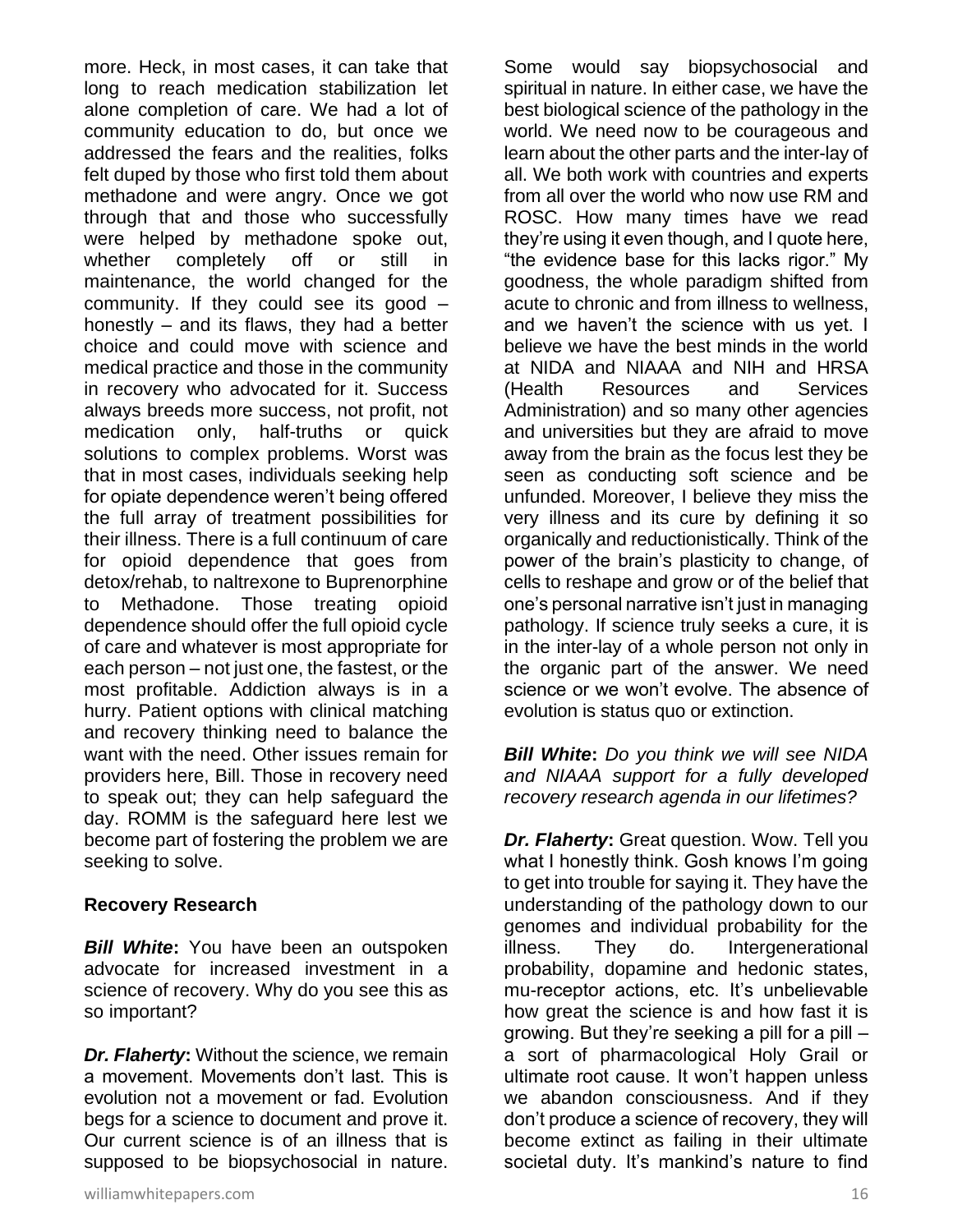causes and cures. Finding cures in fact ends up strengthening the science with a better understanding of the illness. It also greatly strengthens and makes prevention more alive and applicable. Where is the science of prevention after 50 years? It's staring us in the face through building family and community recovery capital, that's where it is. Right in front of our very eyes. The Institutes have to become more relevant to daily life, and a recovery agenda does just that.

Perhaps not a full research agenda in our lifetime, Bill, but in our lifetime they will open to the inter-lay and recovery science or they will be changed by losing the very funding they fear they might lose by changing. That's evolution too. That is what I think.

*Bill White***:** *You are now leading a study of prominent recovery pathways. Could you describe this study and what you hope to learn from it?*

*Dr. Flaherty***:** About two years ago, somewhat in frustration with the science being so slow to come along, I enticed you and Ernie Kurtz, two longstanding heroes of mine, and a bright young graduate student, Ariel Larson, at Duquesne University in Pittsburgh trained in qualitative research, as am I, to launch a study of recovery across various pathways to it. I thought if we know about the structure of the illness, can we examine if there is a common structure to its recovery? I'm really the clinician member of the study, and you and Ernie are the absolute best in recovery understanding I know in the world. As a team, we have set out to qualitatively and quantitatively examine six distinct pathways of attained and sustained  $-$  for at least 5 years  $$ recovery. With the oversight of the great folks at Chestnut Health Systems' Institutional Review Board (IRB), I now have personally completed interviews with each subject and transcribed them for the team's analyses. Each subject validated or changed the final transcription. We are now in the team analysis and write-up phase and hope

to have a final paper for publication by the Fall of 2013.

What we hoped to learn is if there is a set of common themes to attained and sustained recovery, as found across actually lived distinct pathways to it. You might say we are seeking a structure of recovery and a glimpse of any variations in it that may be evident for individuals across the differing pathways to it. It's been a phenomenal process with very rich data and much to be analyzed. It's also been eye-opening to search the worldwide existing literature and find so many wonderful related studies. We hope to present some of that also. Lastly I know we hope to draw out the relevance of any findings both for those seeking recovery and for the practitioners offering treatment and scientists wishing to study it further.

#### **Reflections on Service Integration**

*Bill White***:** *There has been a rush to integrate addiction treatment, mental health services, and primary health care. What do you see as the threats and opportunities within these integration initiatives?*

*Dr. Flaherty***:** Conceptually I don't see a threat. Financially I do. Conceptually, we're just getting honest about the mammoth size of the problem in our population and to our society. Yes, if we want to reduce the volume of acute or specialized addiction treatment, we must go up stream and develop earlier screening and intervention and better ways to integrate with mental health and primary or generalist care. That's a sound concept. But we cannot do it by reducing the current vastly unmet needs of those needing specialty addiction treatment. In this sense, there definitely is a resource problem. Our past societal denial is catching up to us. Ok, so be it. Let's face the truth and address the illness wherever it may appear in the least restrictive and most cost efficient but effective manner. To do this with parity and early intervention and true integration of service – without the loss of already known illness and recovery knowledge – is the challenge, the threat, and the opportunity. Here again, Bill, as you have written,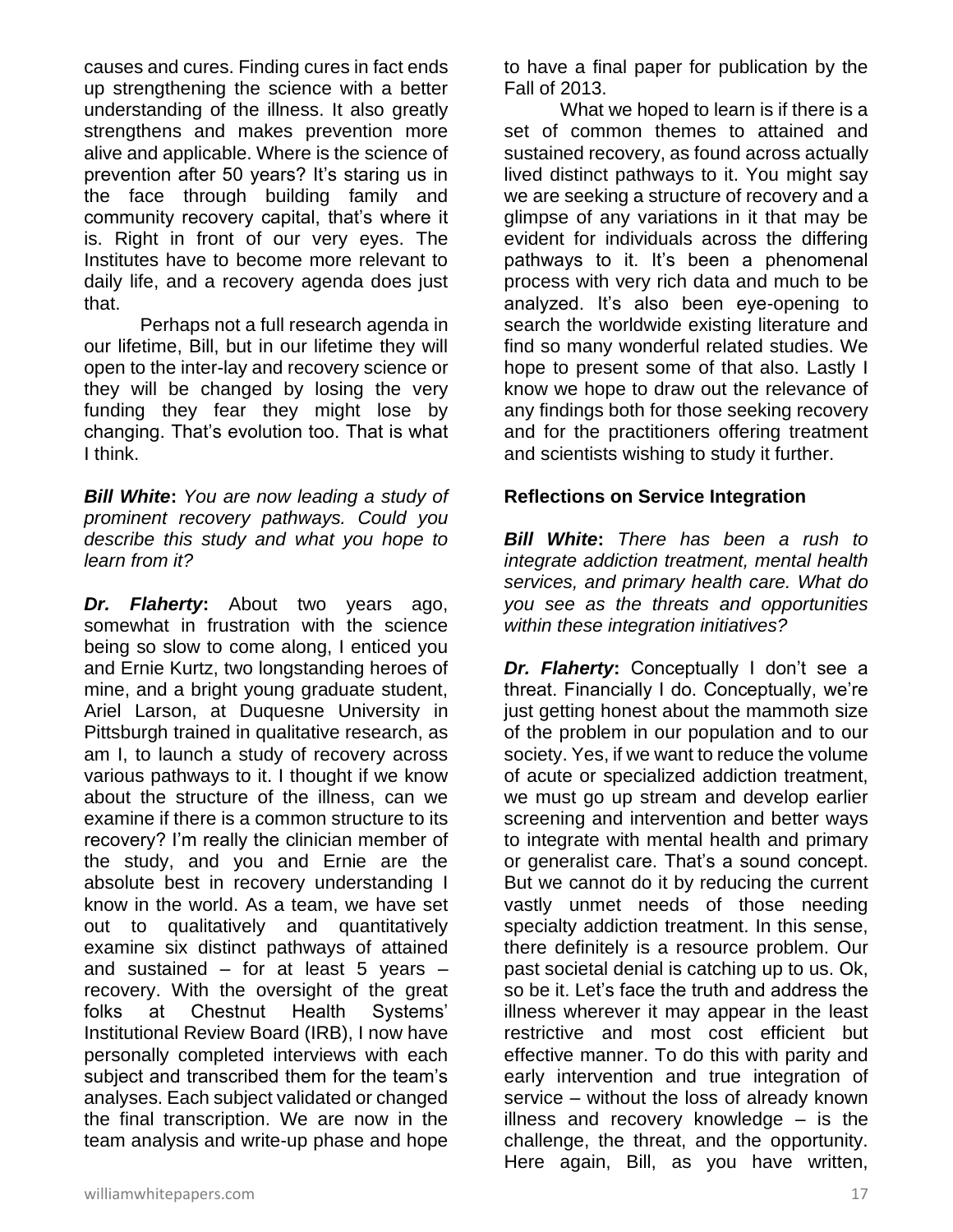recovery can become the "unifying concept" for all at whatever level the illness appears for prevention, intervention, treatment, or recovery. It can, and that is what is now being applied in each community building recovery-oriented systems of care.

The full continuum of care is being greatly expanded today but we simply won't have the resources for all. It's too big of a problem with strong counterforces to the solution. In time, we will get there. In the generalist settings, we will vastly increase access via ACA (Affordable Care Act) and welfare expansion and we will need low-cost but experienced and knowledgeable practitioners to know the nature of the illness and its recovery from those settings. No short cuts to the knowledge others so painfully provided, even in generalist care. Referral then, as warranted, to specialist care with the greater amounts of accountability we spoke of earlier. All of this is strengthened by recovery supports or peer involvement at any level and for continuity of care, cost reduction and improved health, wellness, and recovery. We're certainly not there yet – or even close, but we're going there or so I believe. In time, we may reduce acute demand, but if populations continue to grow, that will be slow. You have to get back to doing what is best for each "star fish" to see the good and the possibility of these new initiatives as the extension of the continuum of care for addiction. We have to do that within the new funding mechanisms and limited resources we have while we address our ways of life that are at root a contributing cause. One star fish at a time.

*Bill White***:** *You have expressed concern about the replacement of addiction-specific language within this new umbrella of behavioral health. Could you share this concern with our readers?*

*Dr. Flaherty***:** Sure. How we language the illness is how we stigmatize those who have it. For example, while often chronic in nature, we don't have reoccurrences of the illness; we have "relapses" to it. When we do a toxicology screen, our results aren't positive but are "dirty" for what might be found. Those

who come for help are often looked down on, especially in an ER or within a medical setting, and referred to as "addicts" or "junkies" when they are in reality persons with an addiction and human beings. Just look at our language and you can see much about how we stigmatize the person with the illness who then adopts that stigma as their self-identity. This is not healing medicine. In behavioral health specifically, we must be more precise and advocate for the person who comes to us with an often chronic and recurring illness. This again is why recoveryfocused care is so valuable as in it we can re-language the illness as only part of the person or a way of the person that isn't healthy. But it's not the whole person! In the new DSM-5, you need 3 months abstinence for early remission to be declared. That's a loaded statement if there ever was one. From where does it originate? Why 3 months? Why "early" remission? Why not recovery? When does recovery begin? Gosh, I see a long way to go here, Bill. The way we language the illness eventually becomes the illness and the person. We need to be more careful. We know and can do better. Enough said.

*Bill White***:** *Do you envision a day when addiction treatment services will be available within all primary health care facilities?*

*Dr. Flaherty***:** Yes I do. Not specialty or the more medically acute services but the services that can possibly be effective in those settings yes – if all the PCPs (primary care physicians) don't die from exhaustion first. There is an endangered group if there ever was one, the PCPs. So much is being expected of them now with no real change in status or priority or reimbursement. If we put too much on them too quickly or without other supports, health care reform won't succeed. That said, early screens such as SBIRT (screening, brief intervention and referral to treatment) for alcohol and other drug problems and others for depression, physical abuse, etc. will more than pay for themselves over time, but PCPs and nurses may be too costly to apply them. Again, less expensive health educators or behavioral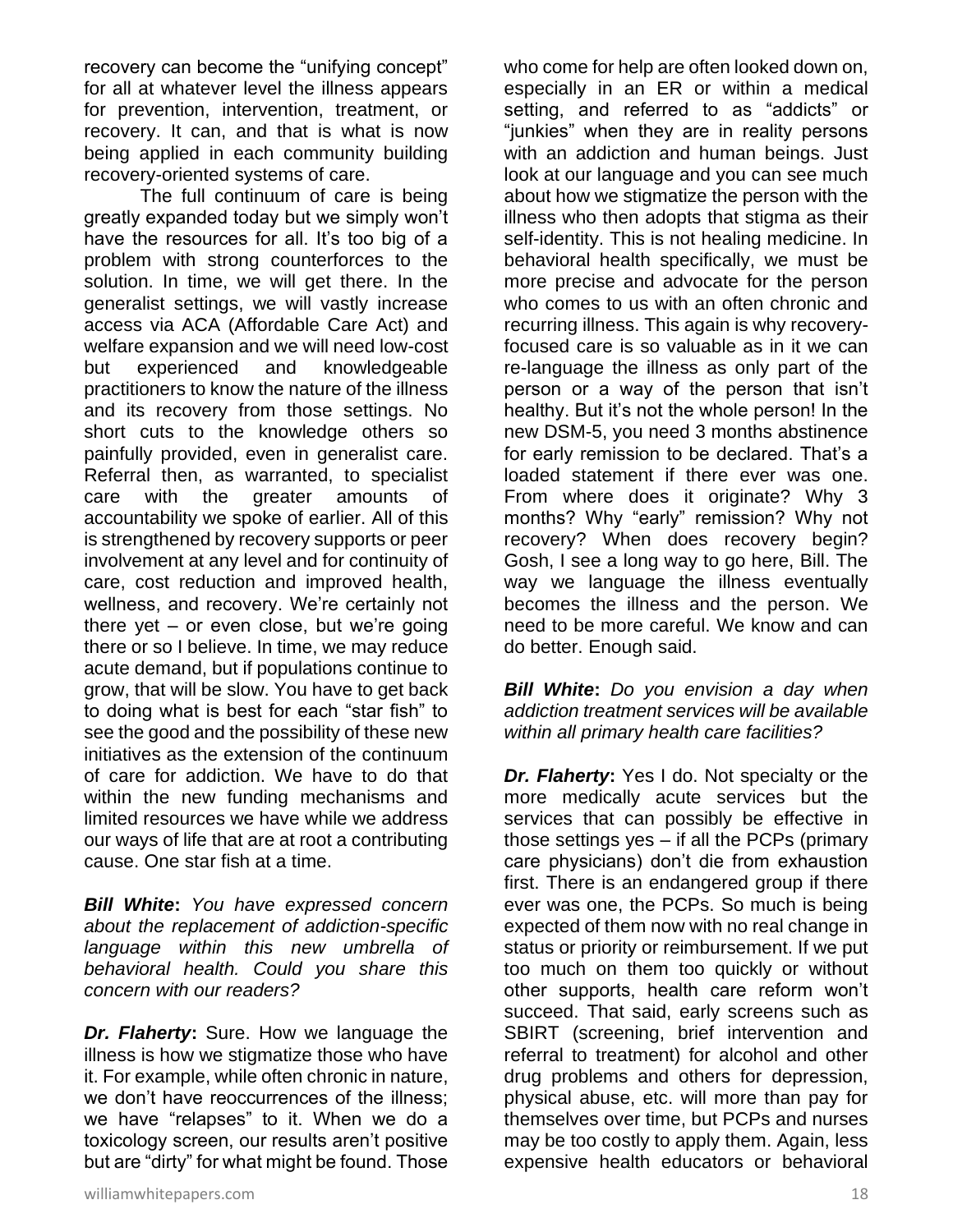health therapists can clinically and financially succeed with minimal oversight and positive growth for the practice. Brief addiction treatment at the PCP site has proven to be very effective with those in lower levels of medical severity or dependence. Those who need higher levels of care are referred to addiction specialty care programs. Ongoing care can and I believe will be provided in both generalist and specialty settings as related to overall health concerns and sustained recovery. Peers and clinicians will work together at both settings to relieve demand, lower cost, and sustain wellness and recovery. I see a kind of "anticipatory practice" emerging where all providers and practitioners and peers know what else should be looked for along the trajectory of maintained health and recovery, for example, compliance to meet other health needs, often related triggers to recurrence such as depression, trauma, or physical illness, etc. Anticipatory practice addresses the whole person, and we will need everyone in the picture to do it well.

I also see the other side of this, Bill. We need to put more primary health care (PC) and even day care in our specialty treatment programs if we are to be truly health and cost conscious. That is where the high-cost health care originates. While at St. Francis, we added PC and day care to our methadone program and blew the doors off the program with new women enrollees, so much so that we had to open a separate program for them and their children. So yes, to use ASAM criteria, I do see a "pre" level I care being offered in PC, but I also see more basic medical care being offered in Level I, II, and III specialty care and a much broader medical assessment and after care treatment from Level IV care.

# **Recent Transition Back to Clinical Practice**

*Bill White***:** *You have recently left your role as Executive Director of IRETA to return to clinical practice and consultation. What has it been like for you to return to greater time doing clinical work?*

*Dr. Flaherty***:** It's been great. It gets a little nerve racking at times, but it's been great. I am so blessed to be able to do what I do and to work with the people I do whether in my clinical practice or outside of it. At this point in my life, I am finding more relevance and passion in being on the front lines of treatment and recovery. IRETA was wonderful and the transition from early prison work, St. Francis and everything about systems and policies but now it's about building recovery, RM, and ROSC and daily clinical practice that shows me time and again that it really does work. Besides working with one starfish at a time, I am actively helping a number of communities and counties to build RM and ROSC. I am seeing systems change right before my eyes. Recently, in Ohio, a community hospital was in an ROSC building community meeting with me, and I watched as they, despite a loss in revenue to do so, agreed with the community's desire to avoid the truncated and high cost care of the emergency room for a local referral center with SBIRT and other screens and recovery supports. It was so gratifying to see a community hospital agree to lose revenue in the short run for better client and community outcomes. I recall the hospital medical director stating openly, "I guess this is what we need to do if we are serious about bringing health care costs down." Similarly, in another example, a county jail and judges agreed to transfer a significant part of funds for their jails to outpatient community programs with recovery linkages. The cost savings from the jail was used to help expand outpatient and recovery services for the overall growth of service to the community. This too was courageous and was seen as much more possible because the community was doing it and those in recovery were at each step. This is health care reform. It's slow but so very meaningful and productive as we bring science and best practice to real life application.

*Bill White***:** *Has this return to clinical work offered any fresh perspectives on RM and ROSC?*